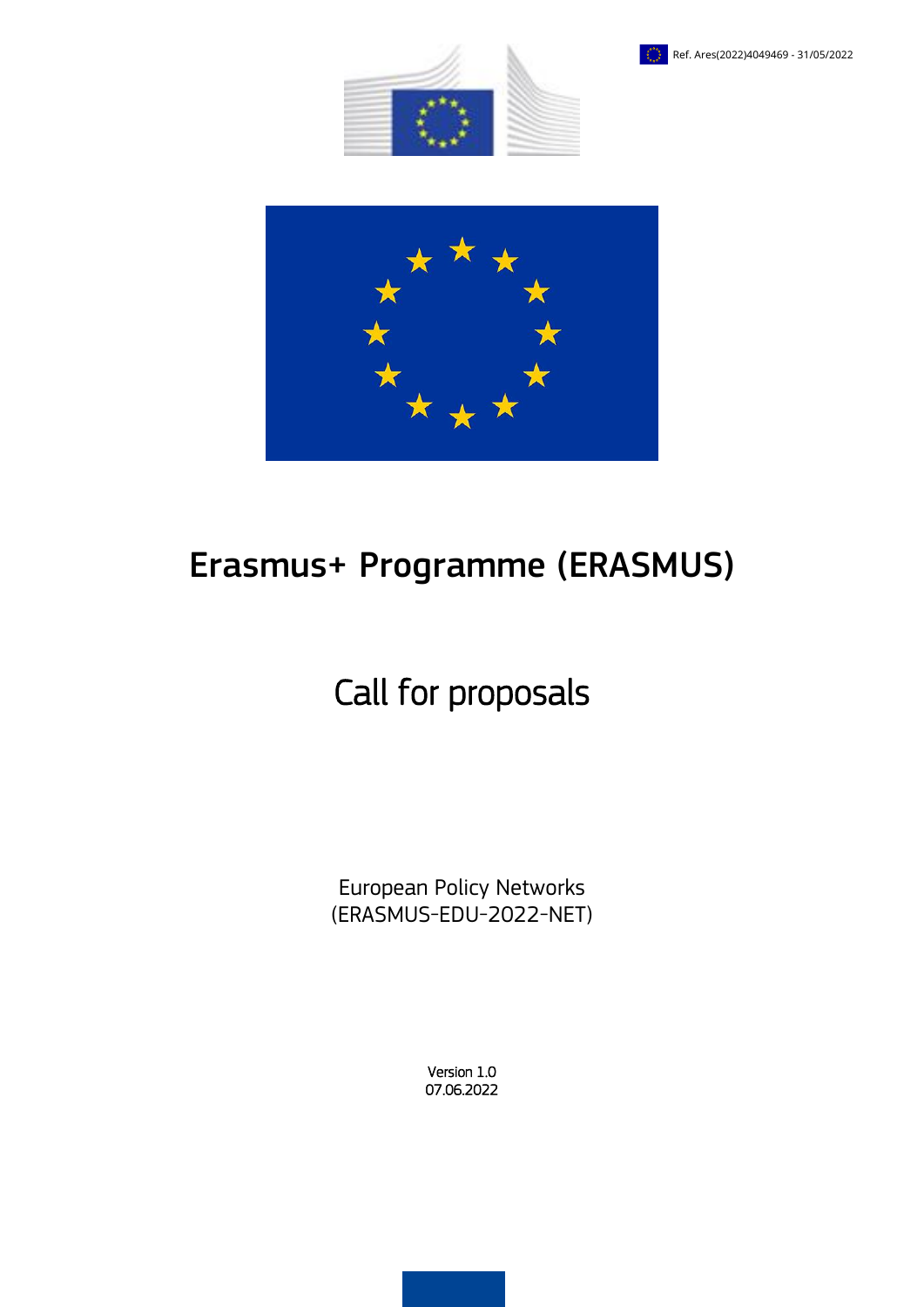EU Grants: Call document (ERASMUS): V1.0 – 07.06.2022

| <b>HISTORY OF CHANGES</b> |                            |                                             |      |  |  |  |  |
|---------------------------|----------------------------|---------------------------------------------|------|--|--|--|--|
| Version                   | Publication<br><b>Date</b> | Change                                      | Page |  |  |  |  |
| 1.0                       | 07.06.2022                 | Initial version (new MFF)<br>$\mathbf{u}$ . |      |  |  |  |  |
|                           |                            | ٠                                           |      |  |  |  |  |
|                           |                            | ٠                                           |      |  |  |  |  |
|                           |                            | ٠                                           |      |  |  |  |  |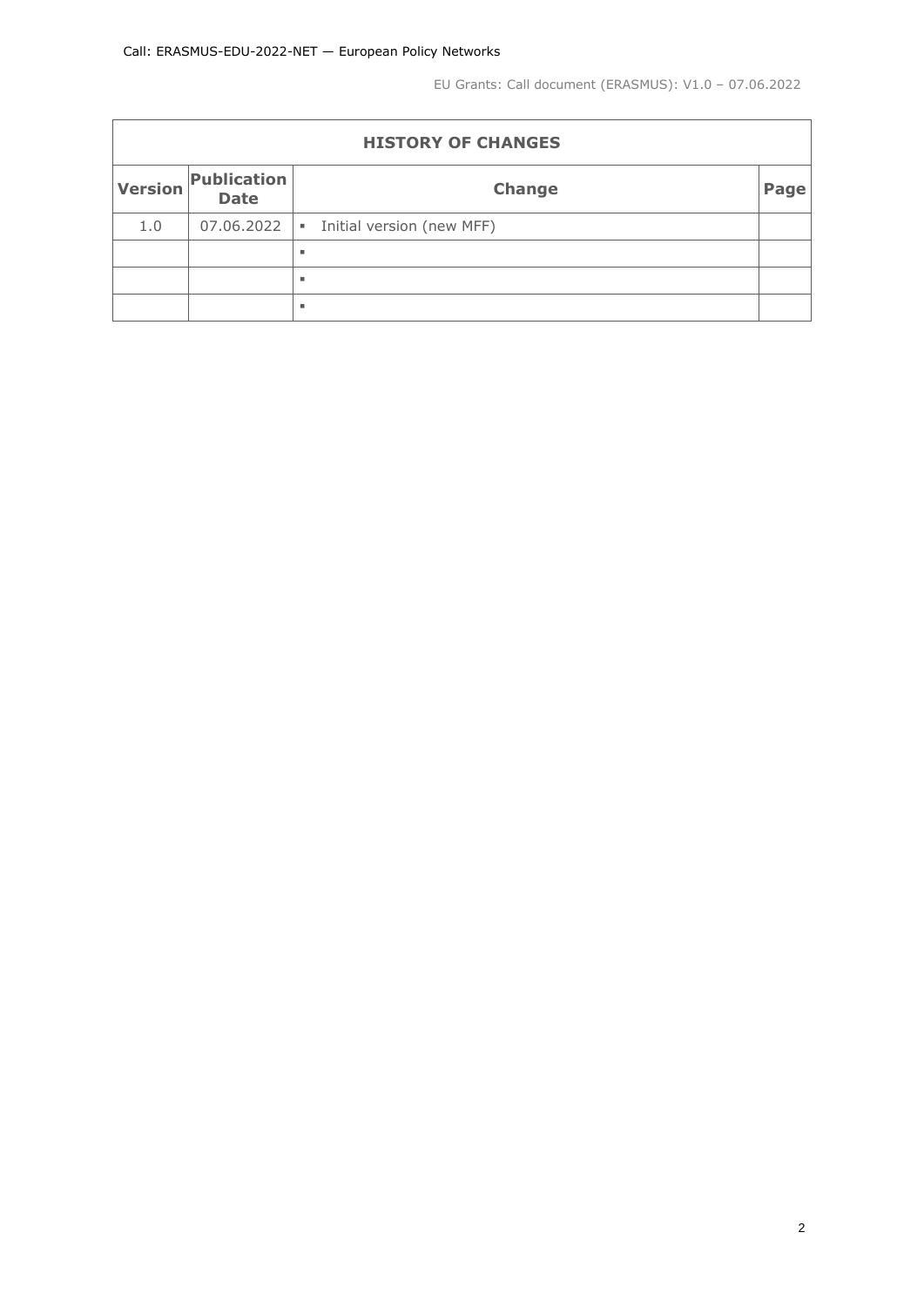

# EUROPEAN EDUCATION AND CULTURE EXECUTIVE **AGENCY (EACEA)**

EACEA.A - Erasmus+, EU Solidarity Corps<br>EACEA.A.2 - Skills and Innovation

# **CALL FOR PROPOSALS**

# **TABLE OF CONTENTS**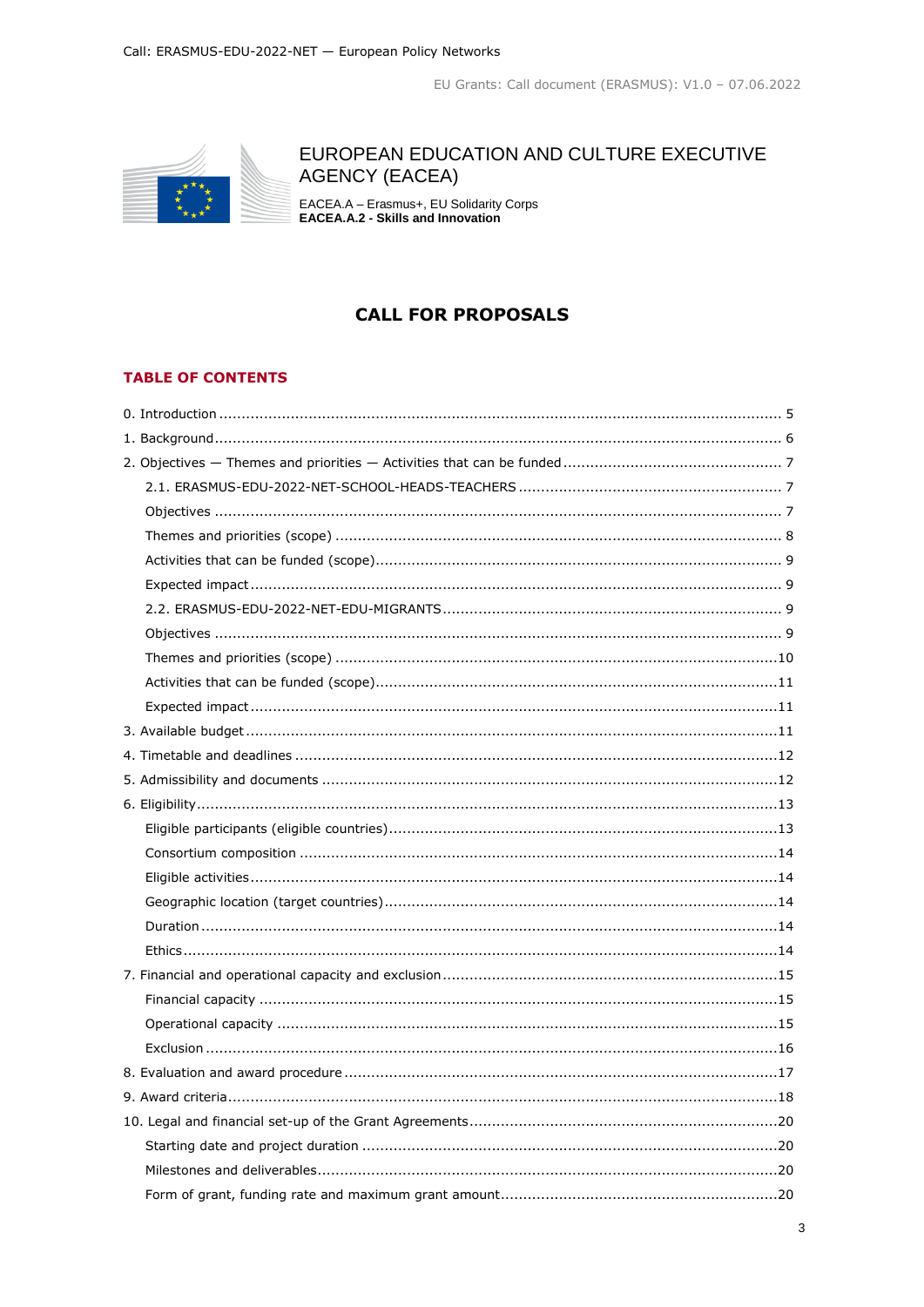| EU Grants: Call document (ERASMUS): V1.0 - 07.06.2022 |  |
|-------------------------------------------------------|--|
|                                                       |  |
|                                                       |  |
|                                                       |  |
|                                                       |  |
|                                                       |  |
|                                                       |  |
|                                                       |  |
|                                                       |  |
|                                                       |  |
|                                                       |  |
|                                                       |  |
|                                                       |  |
|                                                       |  |
|                                                       |  |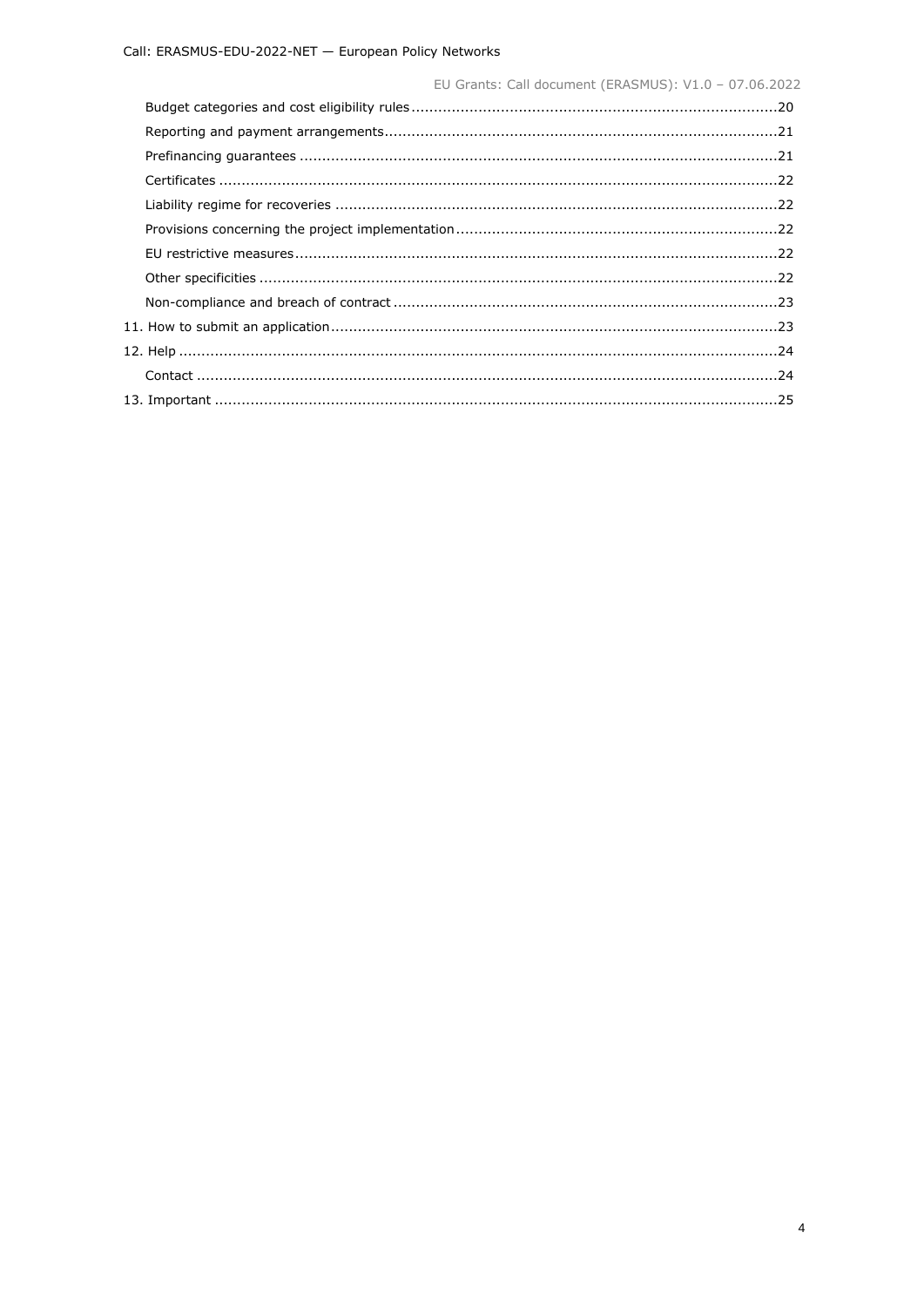# <span id="page-4-0"></span>**0. Introduction**

This is a call for proposals for EU **action grants** in the field of Support to policy development and cooperation under the **Erasmus+ Programme**.

The regulatory framework for this EU Funding Programme is set out in:

- Regulation 2018/1046 [\(EU Financial Regulation\)](https://eur-lex.europa.eu/legal-content/EN/ALL/?uri=CELEX:32018R1046&qid=1535046024012)
- The basic act (Erasmus+ Regulation [2021/817](https://eur-lex.europa.eu/legal-content/EN/ALL/?uri=CELEX:32021R0817)<sup>1</sup>)

The call is launched in accordance with the 2022 Work Programme<sup>2</sup> and will be managed by the **European Education and Culture Executive Agency (EACEA)** ('Agency').

The call covers the following topics:

- **ERASMUS-EDU-2022-NET-SCHOOL-HEADS-TEACHERS The European policy network on teachers and school leaders**
- **ERASMUS-EDU-2022-NET-EDU-MIGRANTS The European policy network in the field of education of children and young people with a migrant background**

Each project application under the call must address only one of these topics.

Applicants wishing to apply for more than one topic must submit a separate proposal under each topic.

We invite you to read the call documentation carefully, and in particular this Call Document, the Model Grant Agreement, the [EU Funding & Tenders Portal Online](https://ec.europa.eu/info/funding-tenders/opportunities/docs/2021-2027/common/guidance/om_en.pdf)  [Manual](https://ec.europa.eu/info/funding-tenders/opportunities/docs/2021-2027/common/guidance/om_en.pdf) and the EU Grants AGA —[Annotated Grant Agreement.](https://ec.europa.eu/info/funding-tenders/opportunities/docs/2021-2027/common/guidance/aga_en.pdf)

These documents provide clarifications and answers to questions you may have when preparing your application:

- the Call Document outlines:
	- The background, objectives, scope, activities that can be funded and the expected results (sections 1 and 2)
	- The timetable and available budget (sections 3 and 4)
	- The admissibility and eligibility conditions (including mandatory documents; sections 5 and 6)
	- The criteria for financial and operational capacity and exclusion (section 7)
	- The evaluation and award procedure (section 8)
	- The award criteria (section 9)

<sup>-</sup>*<sup>1</sup>* Regulation (EU) 2021/817 of the European Parliament and of the Council of 20 May 2021 establishing Erasmus+: the Union Programme for education and training, youth and sport (OJ L 189, 28.5.2021, p. 1).

<sup>&</sup>lt;sup>2</sup> Commission Implementing Decision C(2021) 7862 of 08 November 2021 concerning the adoption of the work programme for 2022 and the financing decision for the implementation of the Erasmus  $+$ Programme, as amended by the Commission Decision C(2022) 1319 of 7 March 2022 "Amendment of the 2022 annual work programme Erasmus+: the Union Programme for Education, Training, Youth and Sport".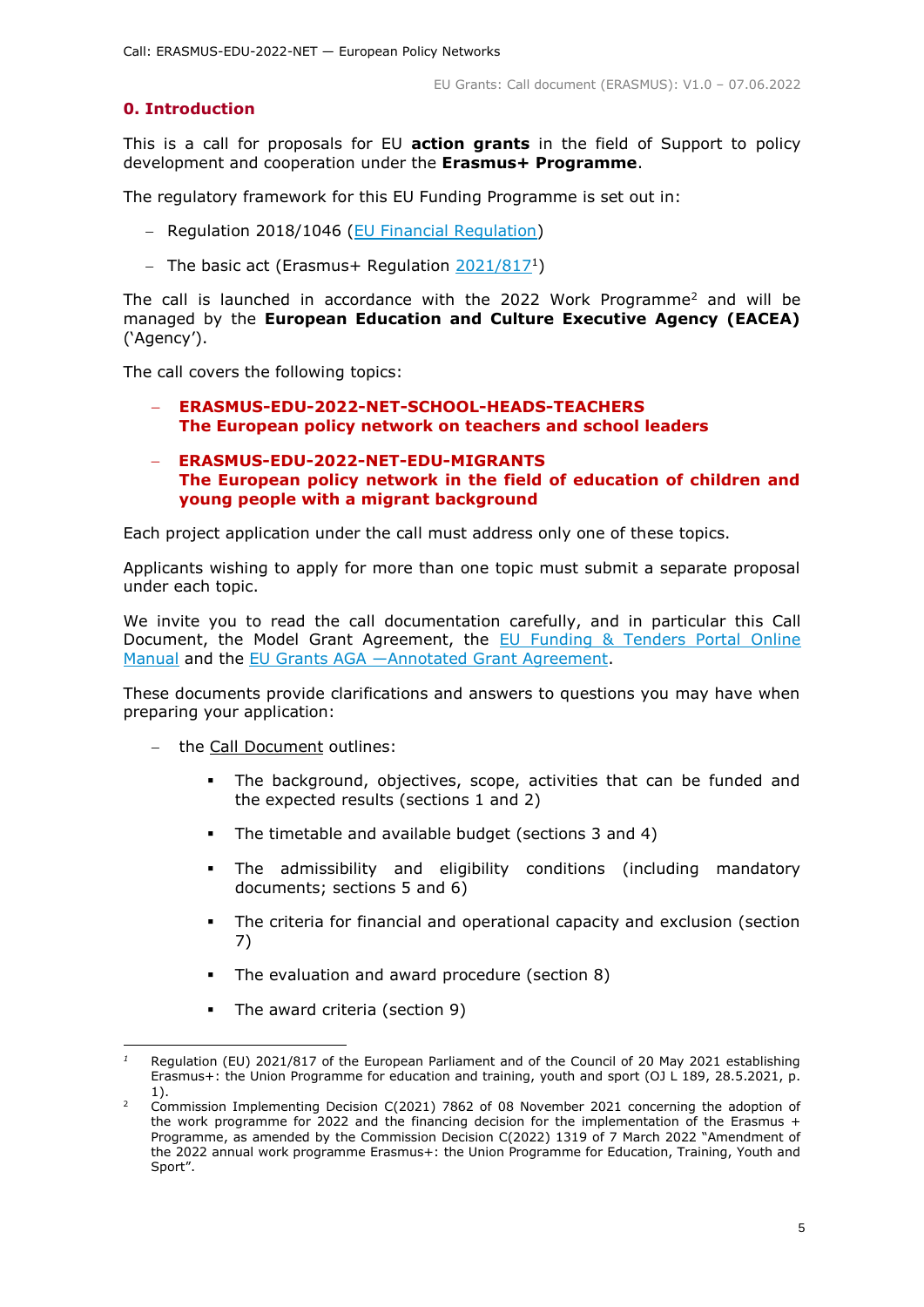- The legal and financial set-up of the Grant Agreements (section 10)
- How to submit an application (section  $11$ )
- the Online Manual outlines the:
	- Procedures to register and submit proposals online via the EU Funding & Tenders Portal ('Portal')
	- Recommendations for the preparation of the application
- $-$  the  $AGA Annotated Grant Agreement contains:$ 
	- Detailed annotations on all the provisions in the Grant Agreement you will have to sign in order to obtain the grant *(including cost eligibility, payment schedule, accessory obligations, etc.)*.

You are also encouraged to visit the [Erasmus+ Project Results](https://ec.europa.eu/programmes/erasmus-plus/projects_en) website to consult the list of projects funded previously.

# <span id="page-5-0"></span>**1. Background**

**The Work Programme for Erasmus+ for 2022 C(2021)** 7862<sup>3</sup>, as amended<sup>4</sup>, envisages the support of European networks for policy development and implementation in the field of school education and in the field of education of children and young people with a migrant background.

The September **[2020 Commission's Communication on Achieving the European](https://eur-lex.europa.eu/legal-content/EN/TXT/?uri=CELEX:52020DC0625)  [Education Area by 2025](https://eur-lex.europa.eu/legal-content/EN/TXT/?uri=CELEX:52020DC0625)**<sup>5</sup> and the February 2021 **[Council Resolution on the](https://eur-lex.europa.eu/legal-content/EN/TXT/PDF/?uri=uriserv:OJ.C_.2021.066.01.0001.01.ENG)  [strategic framework for European cooperation in education and training](https://eur-lex.europa.eu/legal-content/EN/TXT/PDF/?uri=uriserv:OJ.C_.2021.066.01.0001.01.ENG)  [towards the European Education Area and beyond](https://eur-lex.europa.eu/legal-content/EN/TXT/PDF/?uri=uriserv:OJ.C_.2021.066.01.0001.01.ENG)**<sup>6</sup> set out improving quality, equity and success for all in education and training and enhancing competences and motivation in the education profession as two of its priority areas.

The Communication recognises the **key role of teachers and trainers** and sets the vision of having highly competent and motivated educators who can benefit from a range of support and professional development opportunities throughout their varied careers. It refers to the need to address teacher shortages<sup>7</sup> that most of the European countries face, either across the board or in areas such as STEM or teaching pupils with special needs. The Communication also acknowledges the need to improve attractiveness of teaching professions, also through making teaching careers more varied. It will be also important to ensure that teachers' continuous professional development better addresses the needs of teachers and schools as a whole, including through professional communities, networks and learning mobility<sup>8</sup>.

The Commission's Digital Education Action Plan  $(2021-2027)^9$  stresses the need to ensure that all teachers have the confidence and competences to use technology effectively and creatively to engage and motivate their learners as well as to ensure that all learners develop their digital competences for learning, living and working in an ever more digitalised world.

 $\overline{3}$ <sup>3</sup> [https://erasmus-plus.ec.europa.eu/document/2022-annual-work-programme-erasmus-the-union](https://erasmus-plus.ec.europa.eu/document/2022-annual-work-programme-erasmus-the-union-programme-for-education-training-youth-and-sport?msclkid=ac9bb473a6c011ec826f431fedd2da74)[programme-for-education-training-youth-and-sport?msclkid=ac9bb473a6c011ec826f431fedd2da74](https://erasmus-plus.ec.europa.eu/document/2022-annual-work-programme-erasmus-the-union-programme-for-education-training-youth-and-sport?msclkid=ac9bb473a6c011ec826f431fedd2da74)

<sup>4</sup> [https://erasmus-plus.ec.europa.eu/document/amendment-of-the-erasmus-2022-annual-work](https://erasmus-plus.ec.europa.eu/document/amendment-of-the-erasmus-2022-annual-work-programme-c2022-1319)[programme-c2022-1319](https://erasmus-plus.ec.europa.eu/document/amendment-of-the-erasmus-2022-annual-work-programme-c2022-1319)

<sup>5</sup> <https://eur-lex.europa.eu/legal-content/EN/TXT/?uri=CELEX:52020DC0625>

<sup>6</sup> [https://eur-lex.europa.eu/legal-content/EN/TXT/PDF/?uri=uriserv:OJ.C\\_.2021.066.01.0001.01.ENG](https://eur-lex.europa.eu/legal-content/EN/TXT/PDF/?uri=uriserv:OJ.C_.2021.066.01.0001.01.ENG)

<sup>7</sup> See also the [2019 Education and Training Monitor](https://education.ec.europa.eu/sites/default/files/document-library-docs/volume-1-2019-education-and-training-monitor.pdf)

<sup>8</sup> For a comprehensive picture on teachers working conditions, see [Teachers in Europe Careers,](https://eacea.ec.europa.eu/national-policies/eurydice/content/teachers-europe-carreers-development-and-well-being_en)  [Development and Well-being | Eurydice \(europa.eu\)](https://eacea.ec.europa.eu/national-policies/eurydice/content/teachers-europe-carreers-development-and-well-being_en)

<sup>9</sup> <https://eur-lex.europa.eu/legal-content/EN/TXT/?uri=CELEX%3A52020DC0624>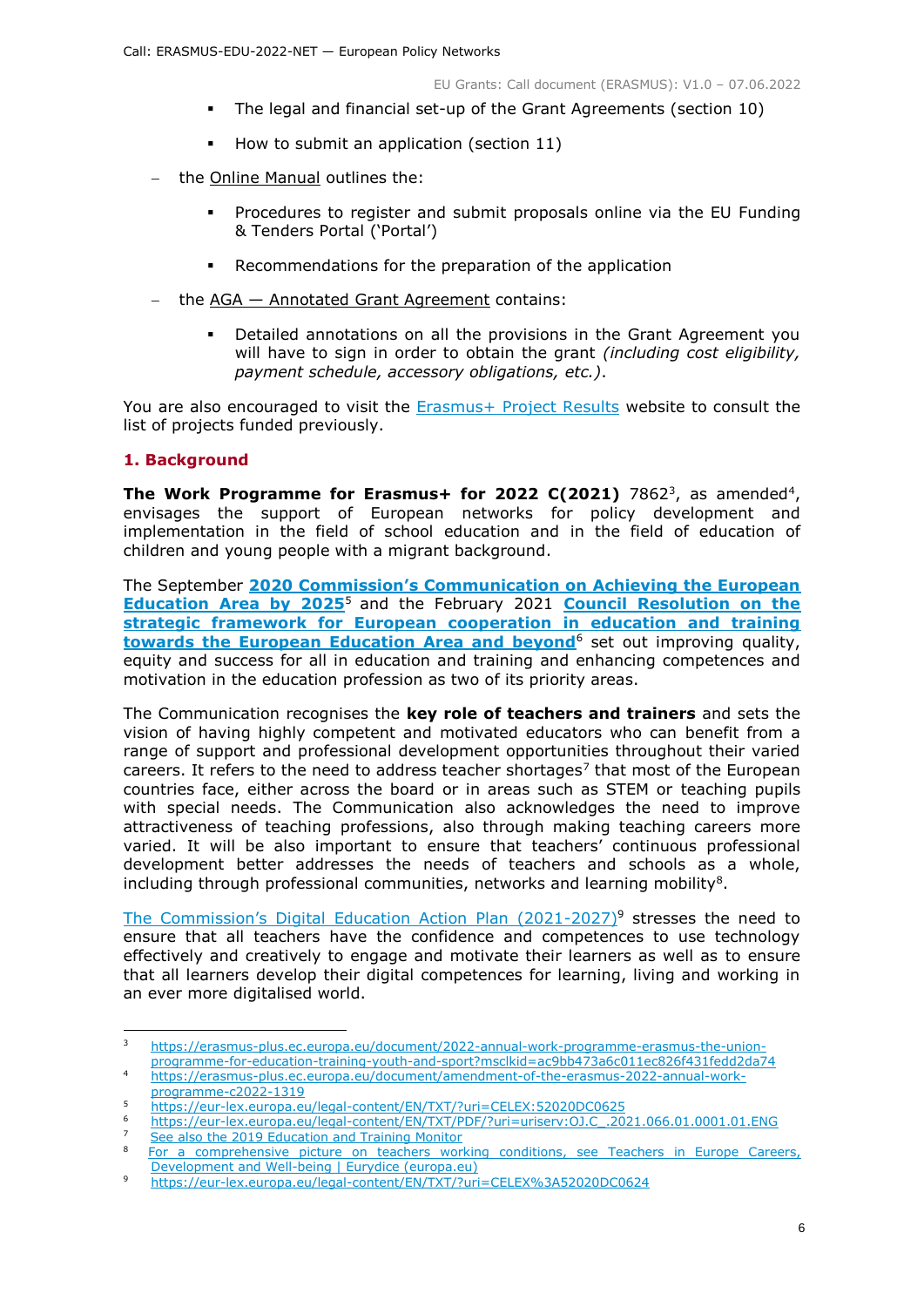[The February 2021 Council Resolution](https://eur-lex.europa.eu/legal-content/EN/ALL/?uri=CELEX:32021G0226(01))<sup>10</sup> recognises the key role of teachers as one of the key priorities for the European Education Area for innovation, inclusion and educational achievement. It also calls attention to be paid to teachers' well-being and stresses the pivotal role of education and training leadership when striving for developing schools and educational institutions as learning organisations.

The September 2020 [Commission Communication](https://eur-lex.europa.eu/legal-content/EN/TXT/?uri=CELEX:52020DC0580)<sup>11</sup> and the February 2021 Council Resolution highlight that education is failing to reduce inequalities linked to socioeconomic status, despite the fact that the highest performing education systems are those that put a premium on equity. Across Europe, the educational experiences of individuals follow social patterns. Students from disadvantaged backgrounds are overrepresented among underachievers. The situation was further aggravated by the COVID-19 pandemic. To turn the tide, **in the European Education Area educational attainment and achievement should be decoupled from social, economic and cultural status**, to ensure that education and training systems boost the abilities of every individual and enable upward social mobility.

The EU Action plan on integration and inclusion  $(2021-2027)^{12}$  puts a lot of emphasis on integration and inclusion in and through education. The Action Plan underlines that schools have the potential to be real hubs of integration for children and their families. Increasing the participation of migrant children and children with a migrant background in ECEC while ensuring that such programmes are equipped to serve culturally and linguistically diverse children can have a strong positive effect on their future educational attainment, including in learning the host country language, and on the integration of their parents and families at large. A school environment that involves communities, support services and parents can be particularly beneficial for children with a migrant background. To achieve this, teachers need to be equipped with the necessary skills and resources to teach in multicultural and multilingual classrooms and to support children with a migrant background throughout their education.

Inclusion in and through education is vital also in the current political context following Russia's military invasion of Ukraine and large numbers of refugees coming to the European Union, as highlighted in the [Commission Communication 'Welcoming](https://ec.europa.eu/info/files/welcoming-those-fleeing-war-ukraine-readying-europe-meet-needs_en)  [those fleeing the war: Readying Europe to meet the nee](https://ec.europa.eu/info/files/welcoming-those-fleeing-war-ukraine-readying-europe-meet-needs_en)ds<sup>'13</sup>.

# <span id="page-6-0"></span>**2. Objectives — Themes and priorities — Activities that can be funded**

# <span id="page-6-1"></span>**2.1. ERASMUS-EDU-2022-NET-SCHOOL-HEADS-TEACHERS - The European policy network on teachers and school leaders**

# <span id="page-6-2"></span>*Objectives*

The overall objective of this topic is to develop and support a Europe-wide network of relevant organisations (policymakers, practitioners, researchers, and stakeholders) to promote co-operation, the development and implementation of policy at different governance levels, and to support the Commission's policy work on teachers and school leaders in the context of the European Education Area as outlined above.

This network will build on existing activities developed at European level, especially on initiatives and projects supported through European Union programmes and policy initiatives in the field of education.

 $10<sup>-10</sup>$ <sup>10</sup> [https://eur-lex.europa.eu/legal-content/EN/ALL/?uri=CELEX:32021G0226\(01\)](https://eur-lex.europa.eu/legal-content/EN/ALL/?uri=CELEX:32021G0226(01))

<sup>11</sup> <https://eur-lex.europa.eu/legal-content/EN/TXT/?uri=CELEX:52020DC0580>

<sup>12</sup> [https://ec.europa.eu/migrant-integration/news/ec-reveals-its-new-eu-action-plan-integration-and](https://ec.europa.eu/migrant-integration/news/ec-reveals-its-new-eu-action-plan-integration-and-inclusion-2021-2027_en)[inclusion-2021-2027\\_en](https://ec.europa.eu/migrant-integration/news/ec-reveals-its-new-eu-action-plan-integration-and-inclusion-2021-2027_en)

<sup>13</sup> [https://ec.europa.eu/info/files/welcoming-those-fleeing-war-ukraine-readying-europe-meet-needs\\_en](https://ec.europa.eu/info/files/welcoming-those-fleeing-war-ukraine-readying-europe-meet-needs_en)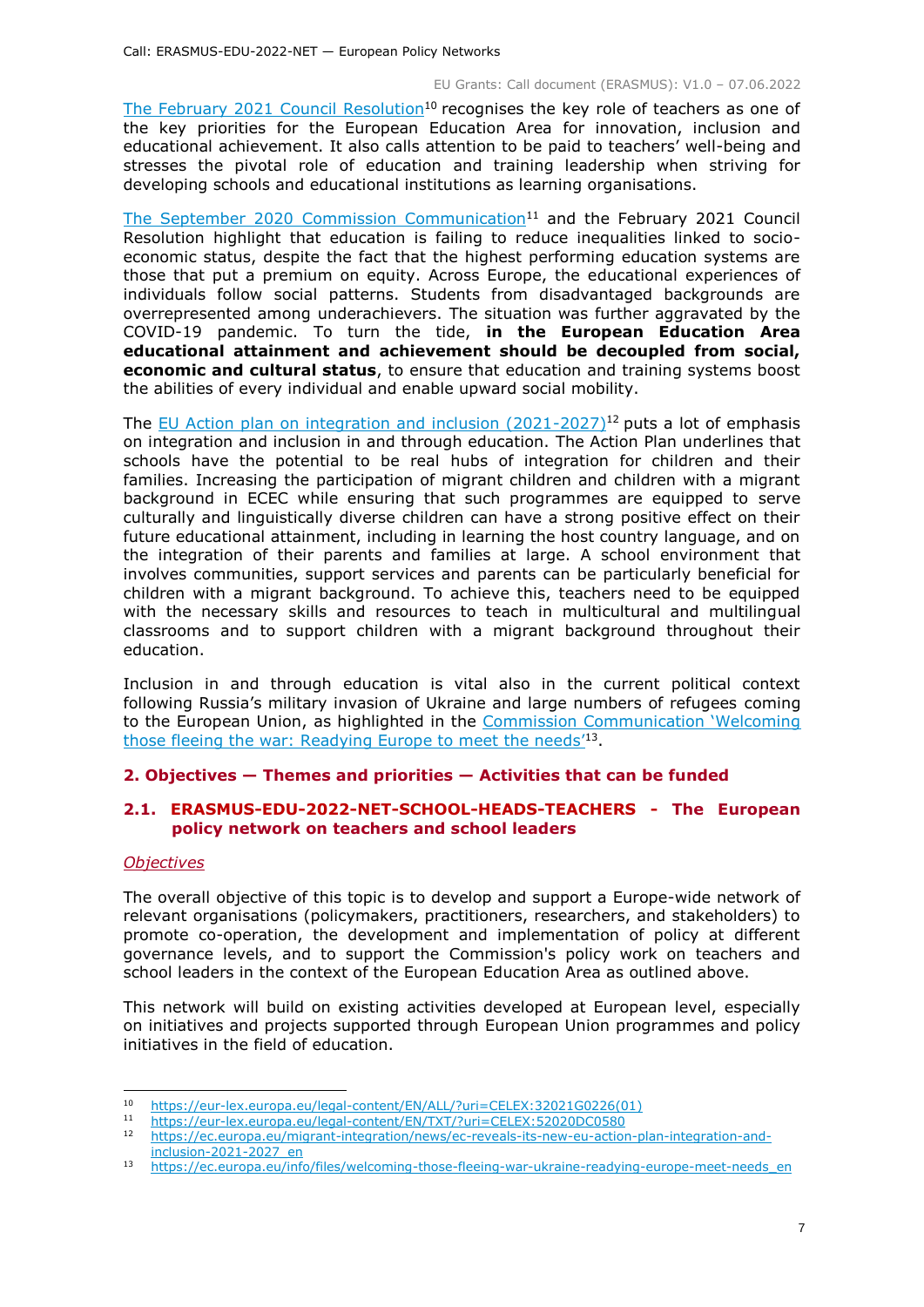#### The specific objectives comprise the following:

- 1. Create and continuously develop a broad, sustainable and inclusive network to facilitate dialogue and co-operation among experts from policy, research and practice. The network should promote and support evidence-informed policymaking and continuous collaboration among partners in the network and with other relevant stakeholders at international, European, national, regional and local levels, including especially other networks and projects funded through EU programmes;
- 2. Analyse and co-create knowledge on the opportunities, challenges and policy approaches in different education systems with a view to supporting policy development and implementation at different governance levels as well as to informing the Commission's policy work on teachers, schools and school leaders;
- 3. Identify, share and promote effective policy practice and stimulate innovation and strategic development in policy, implementation and provision at different governance levels. There should be specific focus on the involvement of national, regional and local stakeholders;
- 4. Disseminate results and recommendations within and beyond the network, and inform EU-level debate, including co-operation under the European Education Area. Target audiences should include policy-makers at different governance levels, as well as practitioners, researchers and stakeholders across Europe;
- 5. Contribute to content development for the European Commission's dissemination tools, including the School Education Gateway<sup>14</sup>, an online platform for school education;
- 6. Monitor and evaluate activities of the network on the basis of concrete, measurable indicators for their impact; this work should be supported through external evaluation.

The **scope and content of the work of the network** is defined by the shared political priorities of EU Member States as outlined in Section 1 above. It follows the broad themes defined in the **[2020 Communication of Achieving the European](https://eur-lex.europa.eu/legal-content/EN/TXT/?uri=CELEX:52020DC0625)  [Education Area by 2025](https://eur-lex.europa.eu/legal-content/EN/TXT/?uri=CELEX:52020DC0625)**, In addition, the network should also take into account the evolution of the European Education Area priorities and, where relevant and supportive of the core work, participating countries' national priorities, appropriate research, and developments within other international organisations.

The network should also take into account the work done by **the European Education Policy Network** available at their website<sup>15</sup>.

<span id="page-7-0"></span>*Themes and priorities (scope)*

The themes and priorities of the European policy network on teachers and school leaders follow the priorities set out Communication on the European Education Area and the Council Resolution and in particular:

- Initial and continuous education of teachers and school leaders;
- Continuum and coherence of support to teachers' and school leaders' competence development;
- Well-being of teachers and school leaders;

 $14$ <sup>14</sup> <http://www.schooleducationgateway.eu/en/pub/index.htm>

<sup>15</sup> <https://educationpolicynetwork.eu/>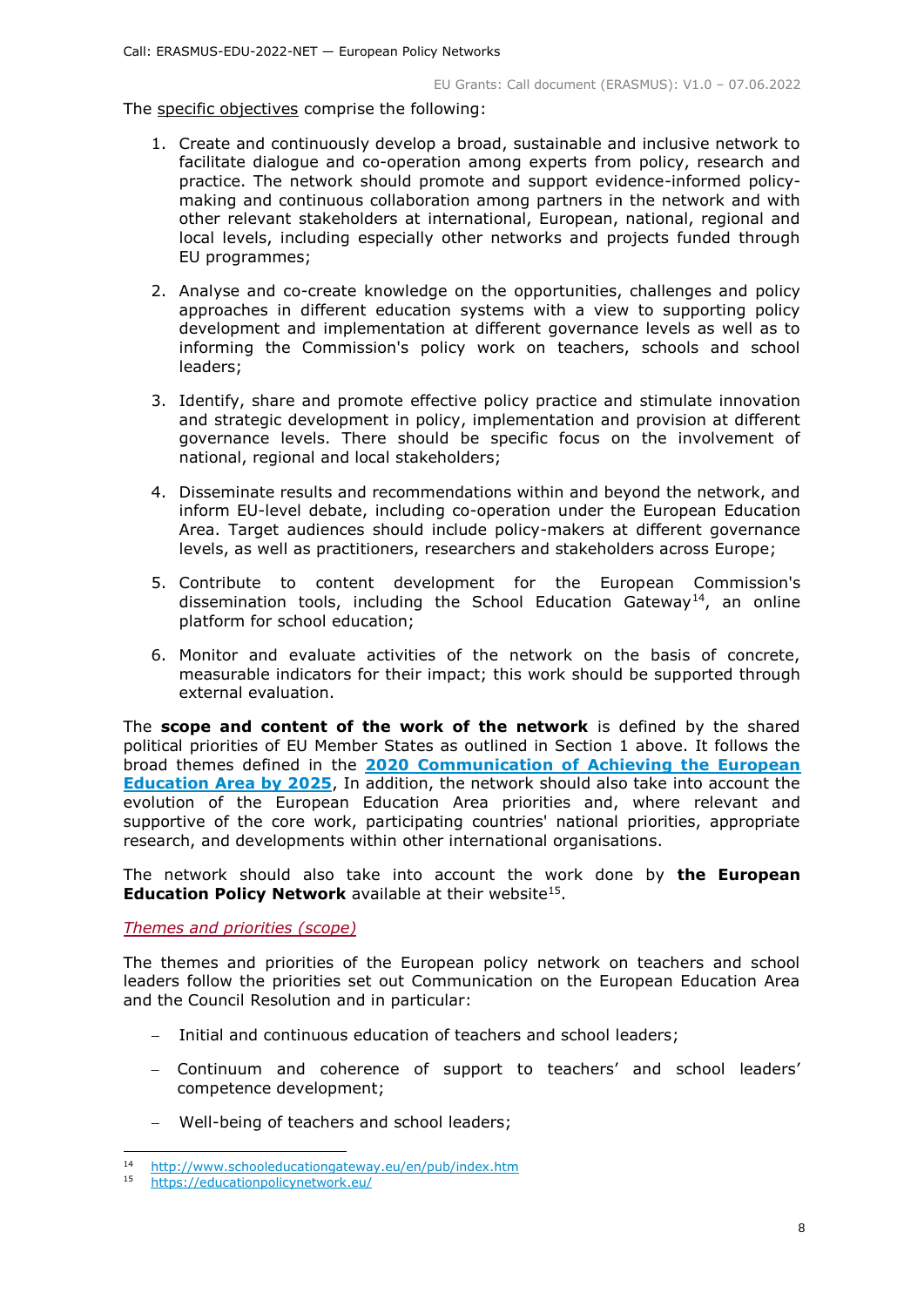- Professional communities and networks of teachers and school leaders;
- Making teaching careers more varied and attractive;
- Support to teachers and school leaders to make schools more inclusive and equitable;
- Developing and sharing innovative pedagogies, approaches and effective policies responding to current needs;
- Developing schools to respond and contribute to crises situations such as receiving and integrating refugees and migrants.

#### <span id="page-8-0"></span>*Activities that can be funded (scope)*

The following activities are eligible under this call of proposals:

- Creation and further development of the network; cooperation with partner institutions and organisations inside and outside the network;
- Activities aiming to develop, test, adapt and adopt/implement innovative policy and practice;
- Exchange of experiences and good practice, peer learning activities, peer reviews, study visits and workshops; organisation of conferences and seminars;
- Joint research, surveys, studies and analyses in the thematic area of the call, including country analysis or mapping of approaches and practices; analysis of recent or ongoing reforms;
- Awareness raising and dissemination of results;
- Continuous reporting including policy recommendations, evaluation and monitoring of network activities.

#### <span id="page-8-1"></span>*Expected impact*

The network, building on its expertise, collecting and analysing evidence and cocreating innovative practices on the themes and priorities set above and effective dissemination, is expected to contribute to the education and support for teachers and school leaders at all stages of their careers. This, in turn, will help further develop school education and respective policies in line with national goals and objectives and the European Education Area.

#### <span id="page-8-2"></span>**2.2. ERASMUS-EDU-2022-NET-EDU-MIGRANTS - The European policy network in the field of education of children and young people with a migrant background**

#### <span id="page-8-3"></span>*Objectives*

The overall objective of this topic is to develop and support a Europe-wide network of relevant organisations (policy makers, practitioners, researchers, representatives of migrant communities, and other stakeholders) to analyse and co-create knowledge on effective policy approaches for high-quality inclusive education of children and young people with a migrant background, to promote co-operation between different stakeholders, to disseminate effective practices and innovative approaches more widely, and to support the Commission's policy work on inclusion of children and young people with a migrant background in and through education in the context of the European Education Area as outlined above.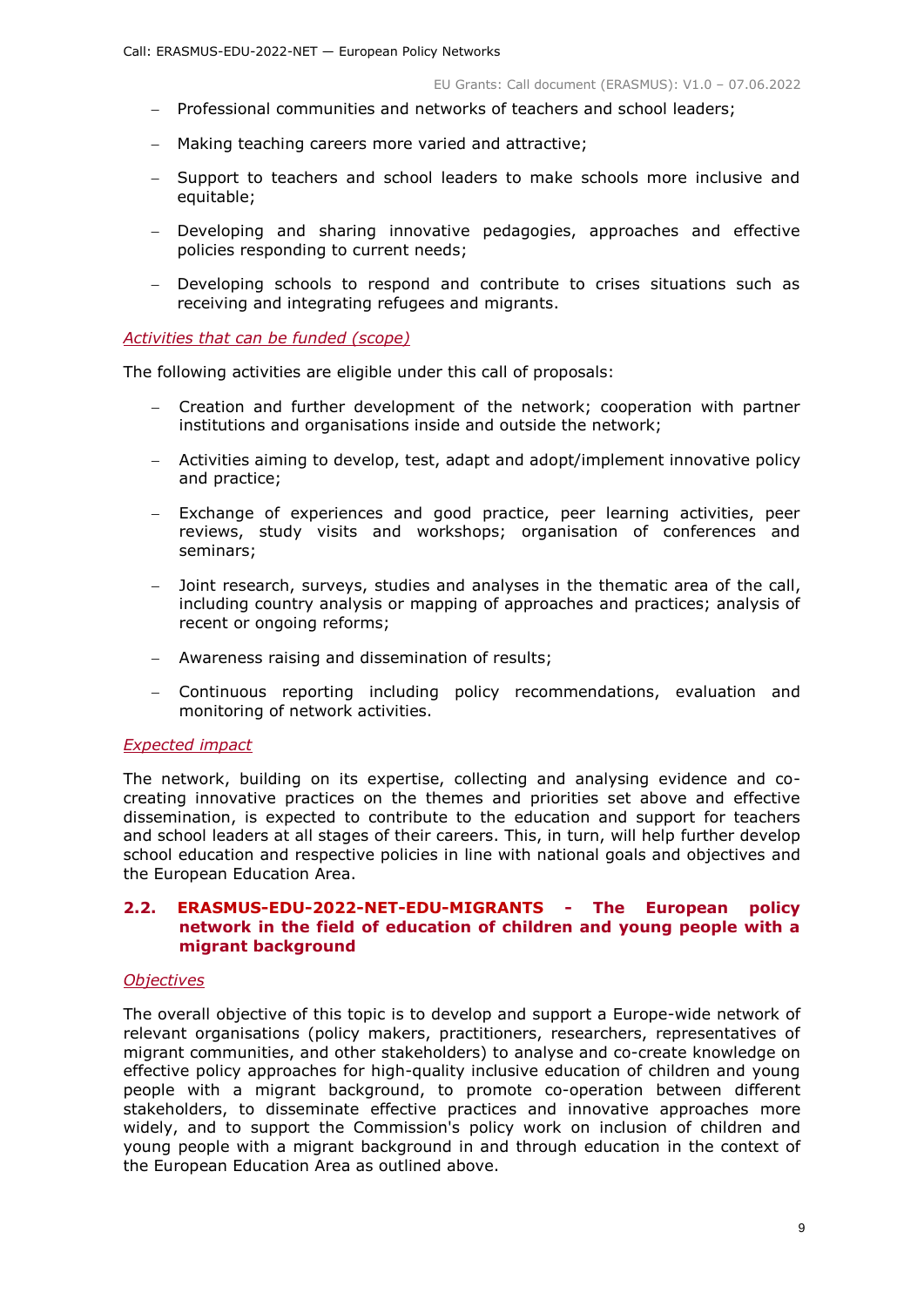This network will build on existing activities developed at European level, especially on initiatives and projects supported through European Union programmes and policy initiatives in the field of education.

The specific objectives comprise the following:

- 1. Create and continuously develop a broad, sustainable and inclusive network to facilitate dialogue and co-operation among policy makers, practitioners, researchers, representatives of migrant communities, and other stakeholders. The network should promote and support evidence-informed policy-making and continuous collaboration among partners in the network and with other relevant stakeholders at international, European, national, regional and local levels, including other networks and projects funded through EU programmes;
- 2. Analyse and co-create knowledge on effective policy approaches for highquality inclusive education of children and young people with a migrant background (covering also the specific needs of refugee children and young people) with a view to supporting policy development and implementation at different governance levels as well as to informing the Commission's policy work on inclusion of children and young people with a migrant background in and through education;
- 3. Identify, share and promote effective practice and stimulate innovation and strategic development in policy, implementation and provision at different governance levels;
- 4. Disseminate results and recommendations within and beyond the network, and inform EU-level debate, including co-operation under the European Education Area. Target audiences should include policy-makers at different governance levels, as well as practitioners, researchers and stakeholders across Europe;
- 5. Monitor and evaluate activities of the network on the basis of concrete, measurable indicators for their impact; this work should be supported through external evaluation.

The **scope and content of the work of the network** is defined by the shared political priorities of EU Member States and the Commission as outlined in Section 1 above. It follows the relevant priorities set out in the September 2020 Communication on Achieving the European Education Area by 2025 and the February 2021 Council Resolution on the strategic framework for European cooperation in education and training towards the European Education Area and beyond, as well the priorities under the EU Action plan on integration and inclusion (2021-2027).

In addition, the network should take into account the evolution of the **European Education Area priorities and current political context, appropriate research and developments within other international organisations**.

<span id="page-9-0"></span>*Themes and priorities (scope)*

The focus will be on addressing in particular the following priority areas to ensure inclusive education of children and young people with a migrant background:

- Professional development of teachers and school leaders:
- Ensuring a comprehensive and multi-dimensional assessment of newly arriving refugee children and young people's competences;
- Recognition of qualifications of newly arriving pupils and students;
- Supporting acquisition of the language of schooling while maintaining existing language(s) and culture;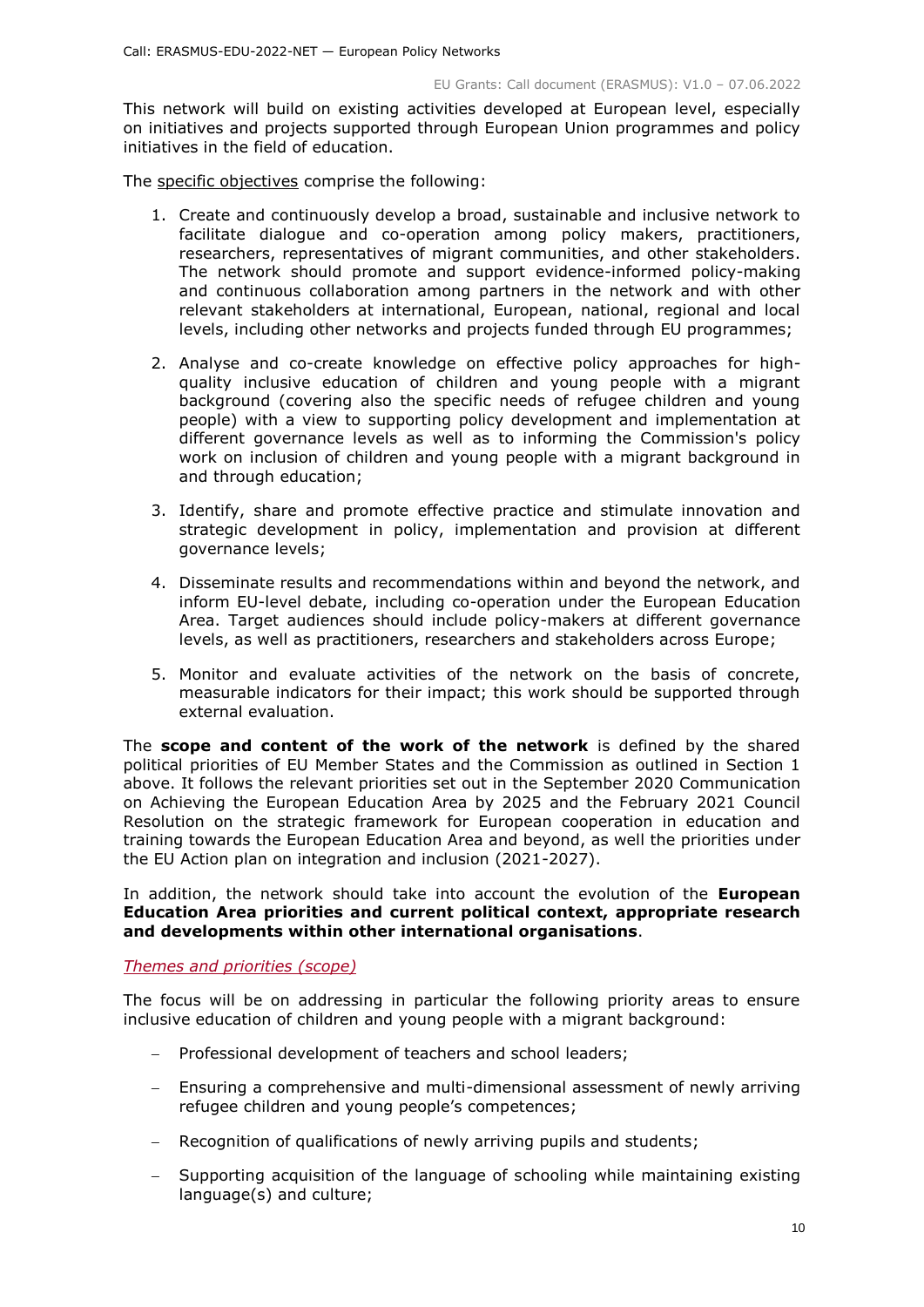- Mental health and well-being of refugee and immigrant pupils, social and emotional learning, tackling trauma in and through education;
- Prevention of discrimination, bullying, inter-cultural conflict management;
- Teaching about migration, conflict, war;
- Inclusive digitalisation;
- Holistic support to integration involving families and wider communities;
- Systemic data collection to inform policy with evidence.

#### <span id="page-10-0"></span>*Activities that can be funded (scope)*

The following activities are eligible under this call of proposals:

- Creation and further development of the network; cooperation with partner institutions and organisations inside and outside the network;
- Activities aiming to develop, test, adapt and adopt/implement innovative policy and practice;
- Exchange of experiences and good practice, peer learning activities, peer reviews, study visits and workshops; organisation of conferences and seminars;
- Joint research, surveys, studies and analyses in the thematic area of the call, including country analysis or mapping of approaches and practices; analysis of recent or ongoing reforms;
- Awareness raising and dissemination of results;
- Continuous reporting including policy recommendations, evaluation and monitoring of network activities.

# <span id="page-10-1"></span>*Expected impact*

Through collecting evidence and information on and co-creating effective practices on the above-mentioned themes and priorities, and through effective dissemination, contribute to improving the integration and inclusion of children and young people with migrant background.

# <span id="page-10-2"></span>**3. Available budget**

The available call budget is **EUR 2 400 000**.

Specific budget information per topic can be found in the table below.

| <b>Topic</b>                                                                                                | <b>Topic budget</b>  |
|-------------------------------------------------------------------------------------------------------------|----------------------|
| European policy network on teachers and school leaders                                                      | <b>EUR 1 200 000</b> |
| European policy network in the field of education of<br>children and young people with a migrant background | <b>EUR 1 200 000</b> |

#### **Only one proposal per topic can be funded.**

We reserve the right not to award all available funds, depending on the proposals received and the results of the evaluation.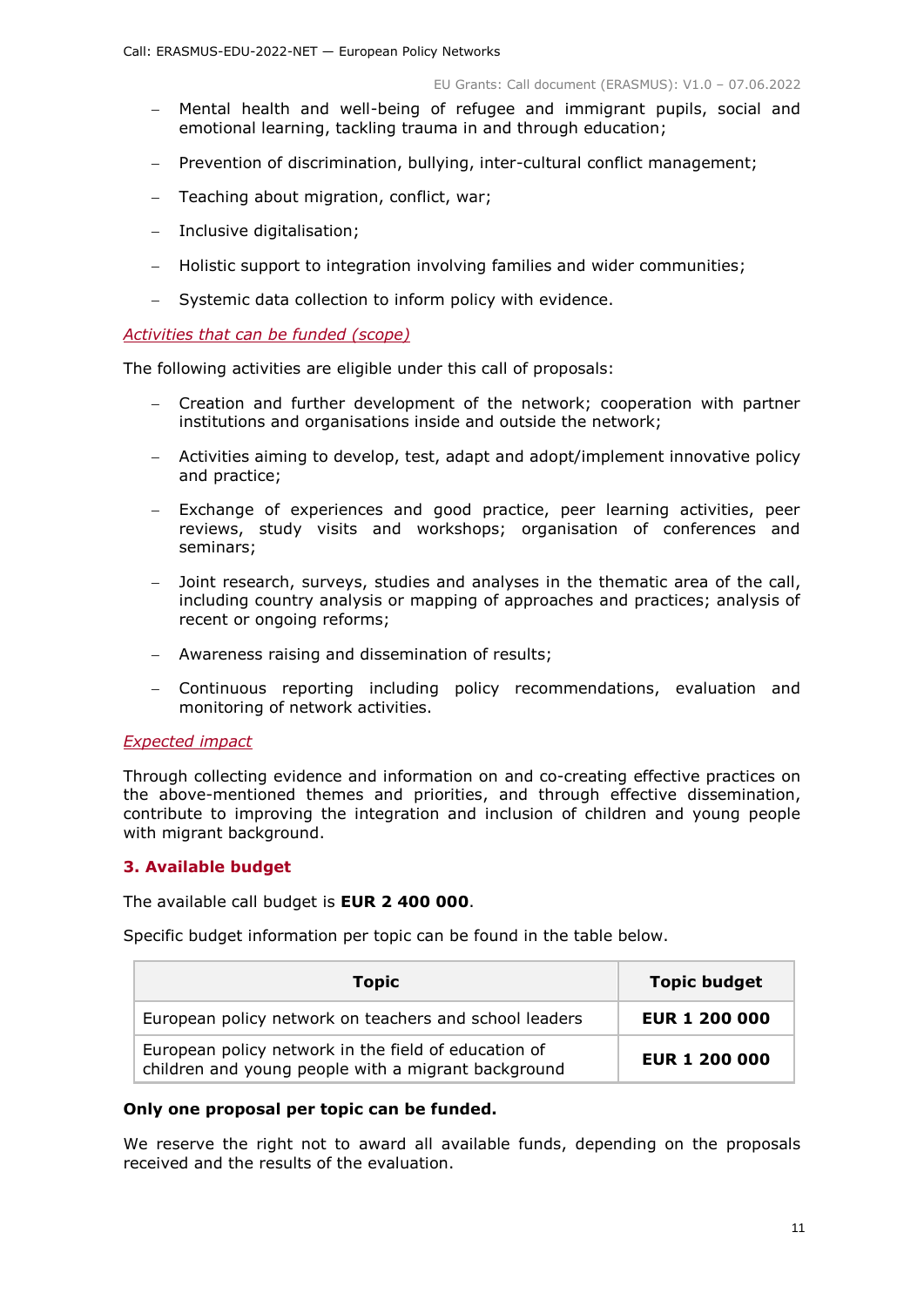# <span id="page-11-0"></span>**4. Timetable and deadlines**

| <b>Timetable and deadlines (indicative)</b> |                                              |  |  |  |
|---------------------------------------------|----------------------------------------------|--|--|--|
| Call opening                                | 7 June 2022                                  |  |  |  |
| Deadline for submission                     | 12 October 2022 - 17:00:00 CET<br>(Brussels) |  |  |  |
| Evaluation                                  | October 2022 - February 2023                 |  |  |  |
| Information on evaluation results           | February 2023                                |  |  |  |
| GA signature                                | March 2023                                   |  |  |  |

# <span id="page-11-1"></span>**5. Admissibility and documents**

Proposals must be submitted before the **call deadline** *(see timetable section 4)*.

Proposals must be submitted **electronically** via the Funding & Tenders Portal Electronic Submission System (accessible via the Topic page in the [Search Funding &](https://ec.europa.eu/info/funding-tenders/opportunities/portal/screen/opportunities/topic-search;freeTextSearchKeyword=;typeCodes=0,1;statusCodes=31094501,31094502,31094503;programCode=null;programDivisionCode=null;focusAreaCode=null;crossCuttingPriorityCode=null;callCode=Default;sortQuery=openingDate;orderBy=asc;onlyTenders=false;topicListKey=topicSearchTablePageState)  [Tenders](https://ec.europa.eu/info/funding-tenders/opportunities/portal/screen/opportunities/topic-search;freeTextSearchKeyword=;typeCodes=0,1;statusCodes=31094501,31094502,31094503;programCode=null;programDivisionCode=null;focusAreaCode=null;crossCuttingPriorityCode=null;callCode=Default;sortQuery=openingDate;orderBy=asc;onlyTenders=false;topicListKey=topicSearchTablePageState) section. Paper submissions are NOT possible.

Proposals (including annexes and supporting documents) must be submitted using the forms provided *inside* the Submission System (ANOT the documents available on the Topic page — they are only for information).

Proposals must be **complete** and contain all the requested information and all required annexes and supporting documents:

- Application Form Part  $A -$  contains administrative information about the participants (future coordinator, beneficiaries and affiliated entities) and the summarised budget for the project *(to be filled in directly online);*
- Application Form Part B contains the technical description of the project *(to be downloaded from the Portal Submission System, completed and then assembled and re-uploaded);*
- **Mandatory annexes and supporting documents** *(to be uploaded)*:
	- Detailed budget table/calculator *(template available in the Submission System);*
	- CVs of core project team: not applicable;
	- Activity reports of last year: not applicable;
	- List of previous projects (key projects for the last 4 years) *(template available in Part B)*.

At proposal submission, you will have to confirm that you have the **mandate to act** for all applicants.

Moreover you will have to confirm that the information in the application is correct and complete and that the participants comply with the conditions for receiving EU funding (especially eligibility, financial and operational capacity, exclusion, etc.). Before signing the grant, each beneficiary and affiliated entity will have to confirm this again by signing a declaration of honour (DoH). Proposals without full support will be rejected.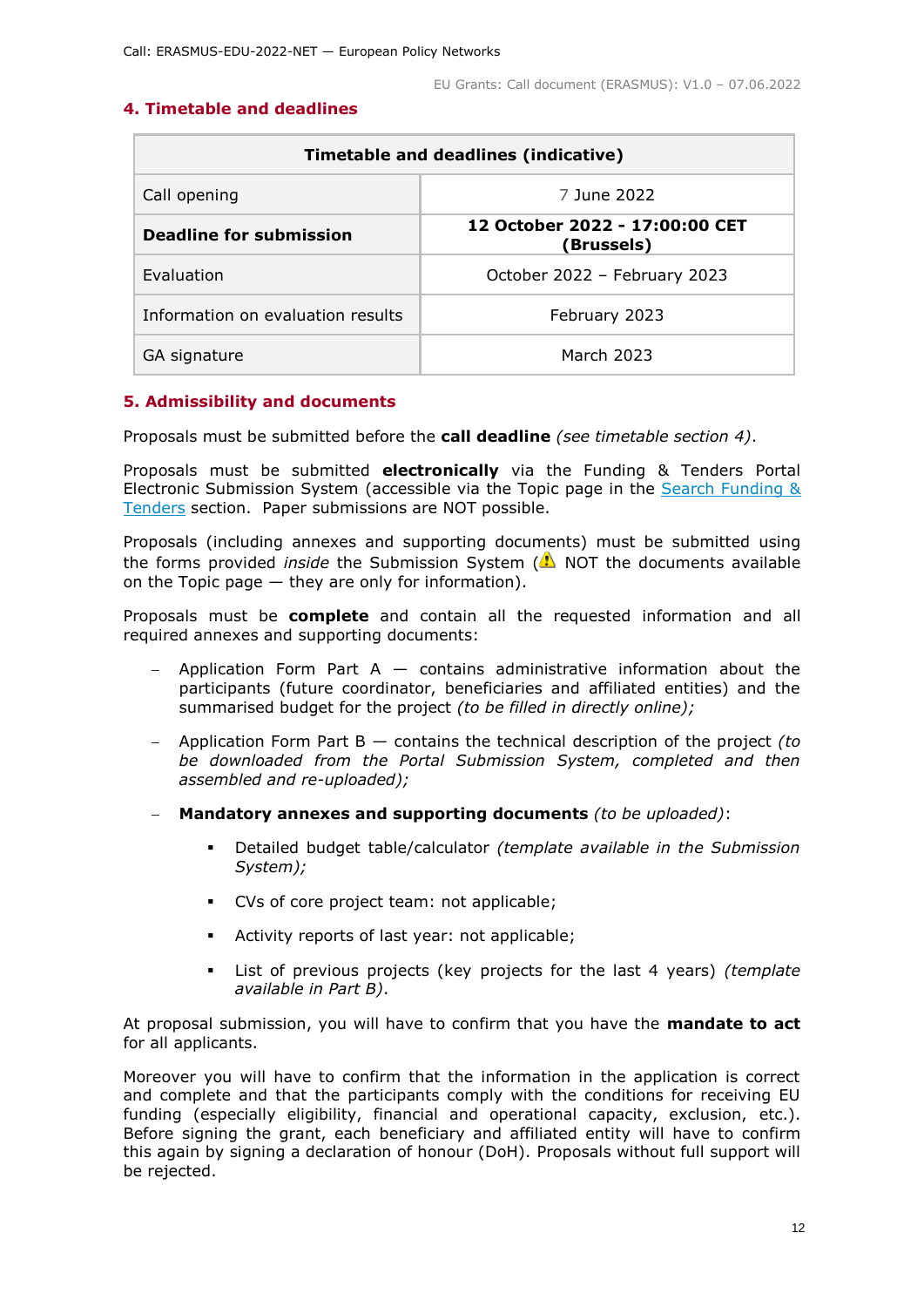Your application must be **readable, accessible and printable**.

Proposals are limited to maximum **70 pages** (Part B). Evaluators will not consider any additional pages.

You may be asked at a later stage for further documents *(for legal entity validation, financial capacity check, bank account validation, etc.)*.

**T** For more information about the submission process (including IT aspects), consult the [Online Manual.](https://ec.europa.eu/info/funding-tenders/opportunities/docs/2021-2027/common/guidance/om_en.pdf)

# <span id="page-12-0"></span>**6. Eligibility**

# <span id="page-12-1"></span>*Eligible participants (eligible countries)*

In order to be eligible, the applicants (beneficiaries and affiliated entities) must:

- Be legal entities (public or private bodies);
- Be established in one of the eligible countries, i.e.:

Erasmus+ Programme Countries:

- EU Member States (including overseas countries and territories (OCTs))
- Non-EU countries: listed EEA countries and countries associated to the Erasmus+ Programme or countries which are in ongoing negotiations for an association agreement and where the agreement enters into force before grant signature [\(list of participating countries\)](https://ec.europa.eu/info/funding-tenders/opportunities/docs/2021-2027/erasmus/guidance/list-3rd-country-participation_erasmus_en.pdf).

Beneficiaries and affiliated entities must register in the [Participant Register](https://ec.europa.eu/info/funding-tenders/opportunities/portal/screen/how-to-participate/participant-register) — before submitting the proposal  $-$  and will have to be validated by the Central Validation Service (REA Validation).

For the validation, they will be requested to upload documents showing legal status and origin.

Other entities may participate in other consortium roles, such as associated partners, subcontractors, third parties giving in-kind contributions, etc. *(see section 13)*.

# *Specific cases*

-

Natural persons — Natural persons are not eligible (with the exception of selfemployed persons, i.e. sole traders, where the company does not have legal personality separate from that of the natural person).

International organisations — International organisations are not eligible.

Entities without legal personality  $-$  Entities which do not have legal personality under their national law may exceptionally participate, provided that their representatives have the capacity to undertake legal obligations on their behalf, and offer guarantees for the protection of the EU financial interests equivalent to that offered by legal persons<sup>16</sup>.

EU bodies — EU bodies (with the exception of the European Commission Joint Research Centre) can NOT be part of the consortium.

<sup>&</sup>lt;sup>16</sup> See Article 197(2)(c) EU Financial Regulation  $2018/1046$ .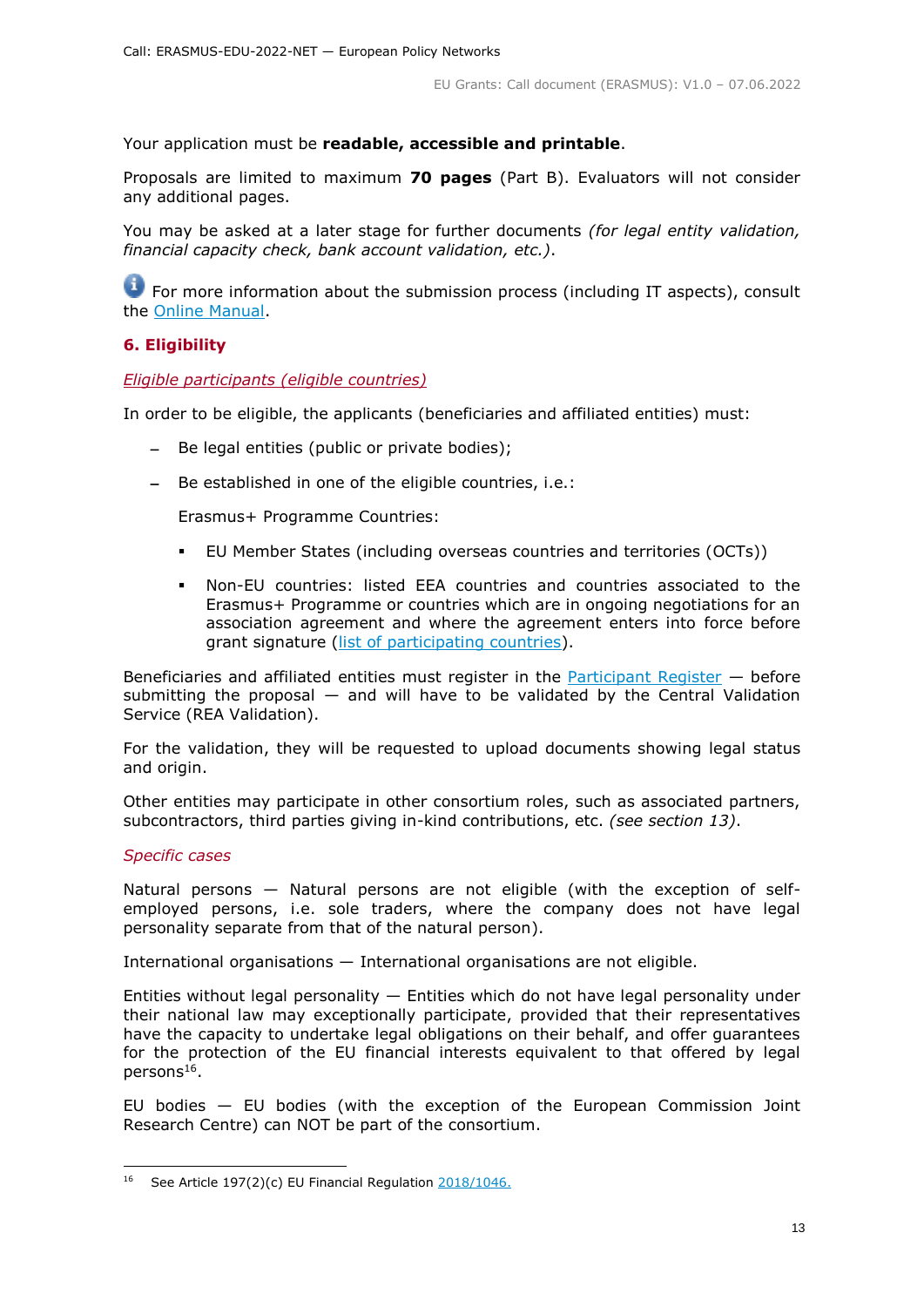Associations and interest groupings — Entities composed of members may participate as 'sole beneficiaries' or 'beneficiaries without legal personality'<sup>17</sup>.

**Please note that if the action will be implemented by the members, they should** also participate (either as beneficiaries or as affiliated entities, otherwise their costs will NOT be eligible).

EU restrictive measures — Special rules apply for certain entities *(e.g. entities subject to [EU restrictive measures](http://www.sanctionsmap.eu/) under Article 29 of the Treaty on the European Union (TEU) and Article 215 of the Treaty on the Functioning of the EU (TFEU)<sup>18</sup> and entities covered by Commission Guidelines No [2013/C 205/05](http://eur-lex.europa.eu/LexUriServ/LexUriServ.do?uri=OJ:C:2013:205:FULL:EN:PDF)<sup>19</sup>)*. Such entities are not eligible to participate in any capacity, including as beneficiaries, affiliated entities, associated partners, subcontractors or recipients of financial support to third parties (if any).

For more information, *see [Rules for Legal Entity Validation, LEAR Appointment and](https://ec.europa.eu/info/funding-tenders/opportunities/docs/2021-2027/common/guidance/rules-lev-lear-fca_en.pdf)  [Financial Capacity Assessment](https://ec.europa.eu/info/funding-tenders/opportunities/docs/2021-2027/common/guidance/rules-lev-lear-fca_en.pdf)*.

#### <span id="page-13-0"></span>*Consortium composition*

Proposals must be submitted by a consortium of applicants (beneficiaries, not affiliated entities) from at least 15 different eligible countries.

Networks are eligible if they are composed by at least 15 full members from at least 15 different eligible countries. The networks should be legally established as legal entities. The composition of networks has to be demonstrated in the Part B of the Application Form.

#### <span id="page-13-1"></span>*Eligible activities*

Eligible activities are the ones set out in section 2 above.

Projects should take into account the results of projects supported by other EU funding programmes. The complementarities must be described in the project proposals (Part B of the Application Form).

<span id="page-13-2"></span>*Geographic location (target countries)*

Proposals must relate to activities taking place in the eligible countries *(see above*).

#### <span id="page-13-3"></span>*Duration*

<span id="page-13-4"></span>Projects should normally last 48 months (extensions are possible, if duly justified and through an amendment).

# *Ethics*

-

Projects must comply with:

- highest ethical standards and
- applicable EU, international and national law.

<sup>&</sup>lt;sup>17</sup> For the definitions, see Articles 187(2) and 197(2)(c) EU Financial Regulation  $2018/1046$ .

Please note that the EU Official Journal contains the official list and, in case of conflict, its content prevails over that of the **EU Sanctions Map**.

<sup>19</sup> Commission guidelines No [2013/C 205/05](http://eur-lex.europa.eu/LexUriServ/LexUriServ.do?uri=OJ:C:2013:205:FULL:EN:PDF) on the eligibility of Israeli entities and their activities in the territories occupied by Israel since June 1967 for grants, prizes and financial instruments funded by the EU from 2014 onwards (OJEU C 205 of 19.07.2013, pp. 9-11).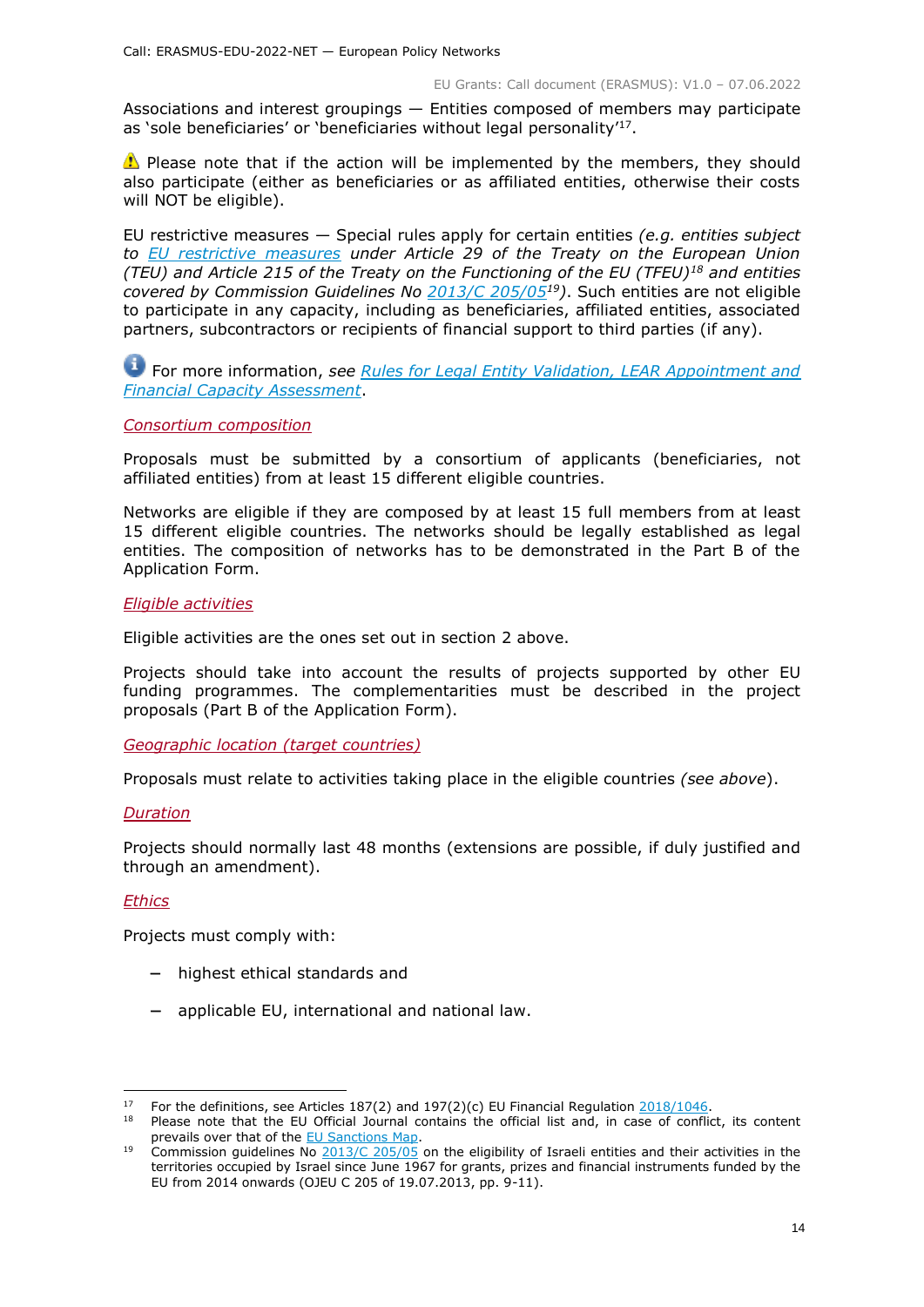# <span id="page-14-0"></span>**7. Financial and operational capacity and exclusion**

#### <span id="page-14-1"></span>*Financial capacity*

Applicants must have **stable and sufficient resources** to successfully implement the projects and contribute their share. Organisations participating in several projects must have sufficient capacity to implement all these projects.

The financial capacity check will be carried out on the basis of the documents you will be requested to upload in the [Participant Register](https://ec.europa.eu/info/funding-tenders/opportunities/portal/screen/how-to-participate/participant-register) during grant preparation *(e.g. profit and loss account and balance sheet, business plan, audit report produced by an approved external auditor, certifying the accounts for the last closed financial year, etc.)*.

The analysis will be based on neutral financial indicators, but will also take into account other aspects, such as dependency on EU funding and deficit and revenue in previous years.

The check will normally be done for all beneficiaries, except:

- public bodies (entities established as public body under national law, including local, regional or national authorities)
- if the individual requested grant amount is not more than EUR 60 000.

If needed, it may also be done for affiliated entities.

If we consider that your financial capacity is not satisfactory, we may require:

- further information
- an enhanced financial responsibility regime, i.e. joint and several responsibility for all beneficiaries or joint and several liability of affiliated entities *(see below, section 10)*
- $-$  prefinancing paid in instalments
- (one or more) prefinancing guarantees *(see below, section 10)*

or

- $-$  propose no prefinancing
- request that you are replaced or, if needed, reject the entire proposal.

For more information, *see Rules for [Legal Entity Validation, LEAR Appointment and](https://ec.europa.eu/info/funding-tenders/opportunities/docs/2021-2027/common/guidance/rules-lev-lear-fca_en.pdf)  [Financial Capacity Assessment](https://ec.europa.eu/info/funding-tenders/opportunities/docs/2021-2027/common/guidance/rules-lev-lear-fca_en.pdf)*.

#### <span id="page-14-2"></span>*Operational capacity*

Applicants must have the **know-how, qualifications** and **resources** to successfully implement the projects and contribute their share (including sufficient experience in projects of comparable size and nature).

This capacity will be assessed together with the 'Quality' award criterion, on the basis of the competence and experience of the applicants and their project teams, including operational resources (human, technical and other) or, exceptionally, the measures proposed to obtain it by the time the task implementation starts.

If the evaluation of the award criterion is positive, the applicants are considered to have sufficient operational capacity.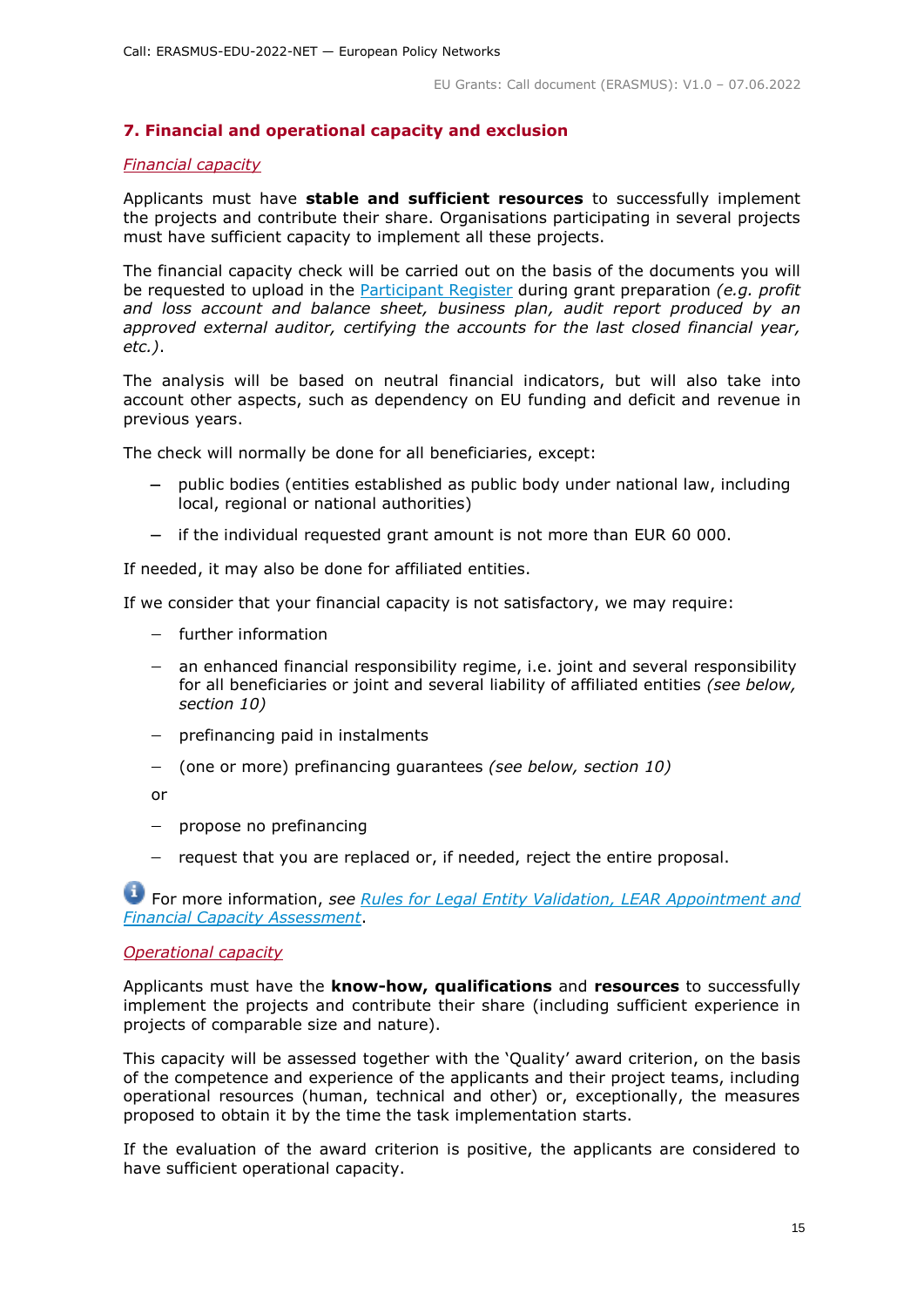Applicants will have to show their operational capacity via the following information:

- profiles (qualifications and experience) of the staff responsible for managing and implementing the project (the Application Form Part B);
- description of the consortium participants
- list of previous projects (key projects for the last 4 years).

Additional supporting documents may be requested, if needed to confirm the operational capacity of any applicant.

Public bodies and Member State organisations are exempted from the operational capacity check.

# <span id="page-15-0"></span>*Exclusion*

Applicants which are subject to an **EU exclusion decision** or in one of the following **exclusion situations** that bar them from receiving EU funding can NOT participate<sup>20</sup>:

- Bankruptcy, winding up, affairs administered by the courts, arrangement with creditors, suspended business activities or other similar procedures (including procedures for persons with unlimited liability for the applicant's debts);
- In breach of social security or tax obligations (including if done by persons with unlimited liability for the applicant's debts);
- Guilty of grave professional misconduct<sup>21</sup> (including if done by persons having powers of representation, decision-making or control, beneficial owners or persons who are essential for the award/implementation of the grant;
- Committed fraud, corruption, links to a criminal organisation, money laundering, terrorism-related crimes (including terrorism financing), child labour or human trafficking (including if done by persons having powers of representation, decision-making or control, beneficial owners or persons who are essential for the award/implementation of the grant;
- shown significant deficiencies in complying with main obligations under an EU procurement contract, grant agreement, prize, expert contract, or similar (including if done by persons having powers of representation, decision-making or control, beneficial owners or persons who are essential for the award/implementation of the grant;
- Guilty of irregularities within the meaning of Article 1(2) of Regulation No [2988/95](http://eur-lex.europa.eu/legal-content/EN/ALL/?uri=CELEX:31995R2988&qid=1501598622514) (including if done by persons having powers of representation, decision-making or control, beneficial owners or persons who are essential for the award/implementation of the grant);
- Created under a different jurisdiction with the intent to circumvent fiscal, social or other legal obligations in the country of origin or created another entity with this purpose (including if done by persons having powers of representation, decision-making or control, beneficial owners or persons who are essential for the award/implementation of the grant).

<sup>-</sup><sup>20</sup> See Articles 136 and 141 of EU Financial Regulation [2018/1046.](https://eur-lex.europa.eu/legal-content/EN/ALL/?uri=CELEX:32018R1046&qid=1535046024012)

Professional misconduct includes: violation of ethical standards of the profession, wrongful conduct with impact on professional credibility, false declarations/misrepresentation of information, participation in a cartel or other agreement distorting competition, violation of IPR, attempting to influence decision-making processes or obtain confidential information from public authorities to gain advantage.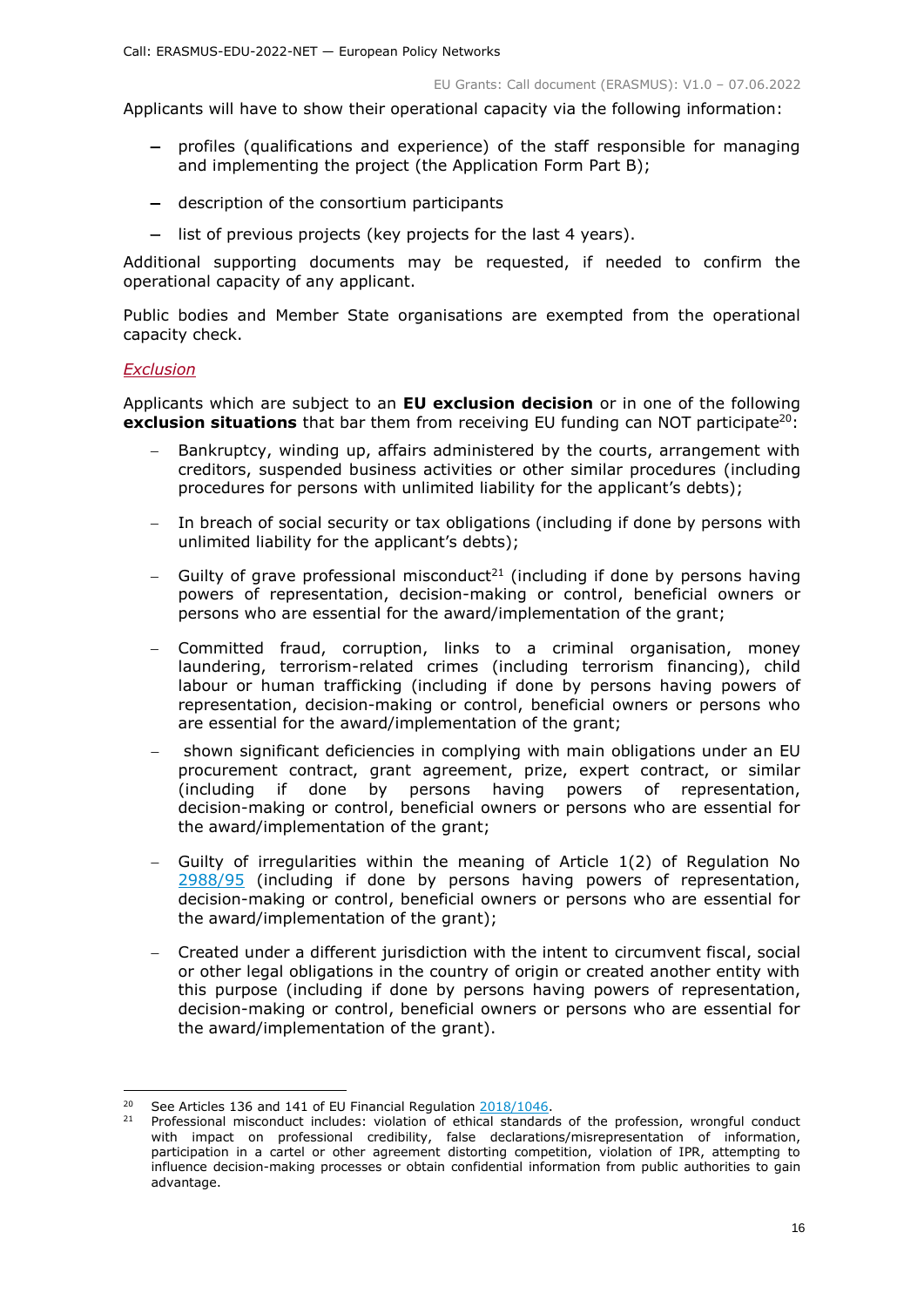Applicants will also be refused if it turns out that $22$ :

- During the award procedure they misrepresented information required as a condition for participating or failed to supply that information;
- They were previously involved in the preparation of the call and this entails a distortion of competition that cannot be remedied otherwise (conflict of interest).

# <span id="page-16-0"></span>**8. Evaluation and award procedure**

Proposals will have to follow the standard submission and evaluation procedure (onestage submission + one-step evaluation).

An evaluation committee (assisted by independent outside experts) will assess all applications. Proposals will first be checked for formal requirements (admissibility, and eligibility, *see sections 5 and 6*). Proposals found admissible and eligible will be evaluated (for each topic) against the operational capacity and award criteria *(see sections 7 and 9)* and then ranked according to their scores.

For proposals with the same score (within a topic or budget envelope) a priority order will be determined according to the following approach:

Successively for every group of ex aequo proposals, starting with the highest scored group, and continuing in descending order, the ex aequo proposals within the same topic will be prioritised according to the scores they have been awarded for the award criterion 'Relevance'. When these scores are equal, priority will be based on their scores for the criterion 'Quality. When these scores are equal, priority will be based on their scores for the criterion 'Impact'.

All proposals will be informed about the evaluation result (**evaluation result letter**). Successful proposals will be invited for grant preparation; the other ones will be put on the reserve list or rejected.

No commitment for funding: Invitation to grant preparation does NOT constitute a formal commitment for funding. We will still need to make various legal checks before grant award: *legal entity validation, financial capacity, exclusion check, etc*.

**Grant preparation** will involve a dialogue in order to fine-tune technical or financial aspects of the project and may require extra information from your side. It may also include adjustments to the proposal to address recommendations of the evaluation committee or other concerns. Compliance will be a pre-condition for signing the grant.

If you believe that the evaluation procedure was flawed, you can submit a complaint (following the deadlines and procedures set out in the evaluation result letter).

Please note that notifications which have not been opened within 10 days after sending are considered to have been accessed and that deadlines will be counted from opening/access *(see also [Funding & Tenders Portal Terms and Conditions\)](https://ec.europa.eu/info/funding-tenders/opportunities/docs/2021-2027/common/ftp/tc_en.pdf)*.

<span id="page-16-1"></span>Please also be aware that for complaints submitted electronically, there may be character limitations.

-

<sup>&</sup>lt;sup>22</sup> See Article 141 EU Financial Regulation [2018/1046.](https://eur-lex.europa.eu/legal-content/EN/ALL/?uri=CELEX:32018R1046&qid=1535046024012)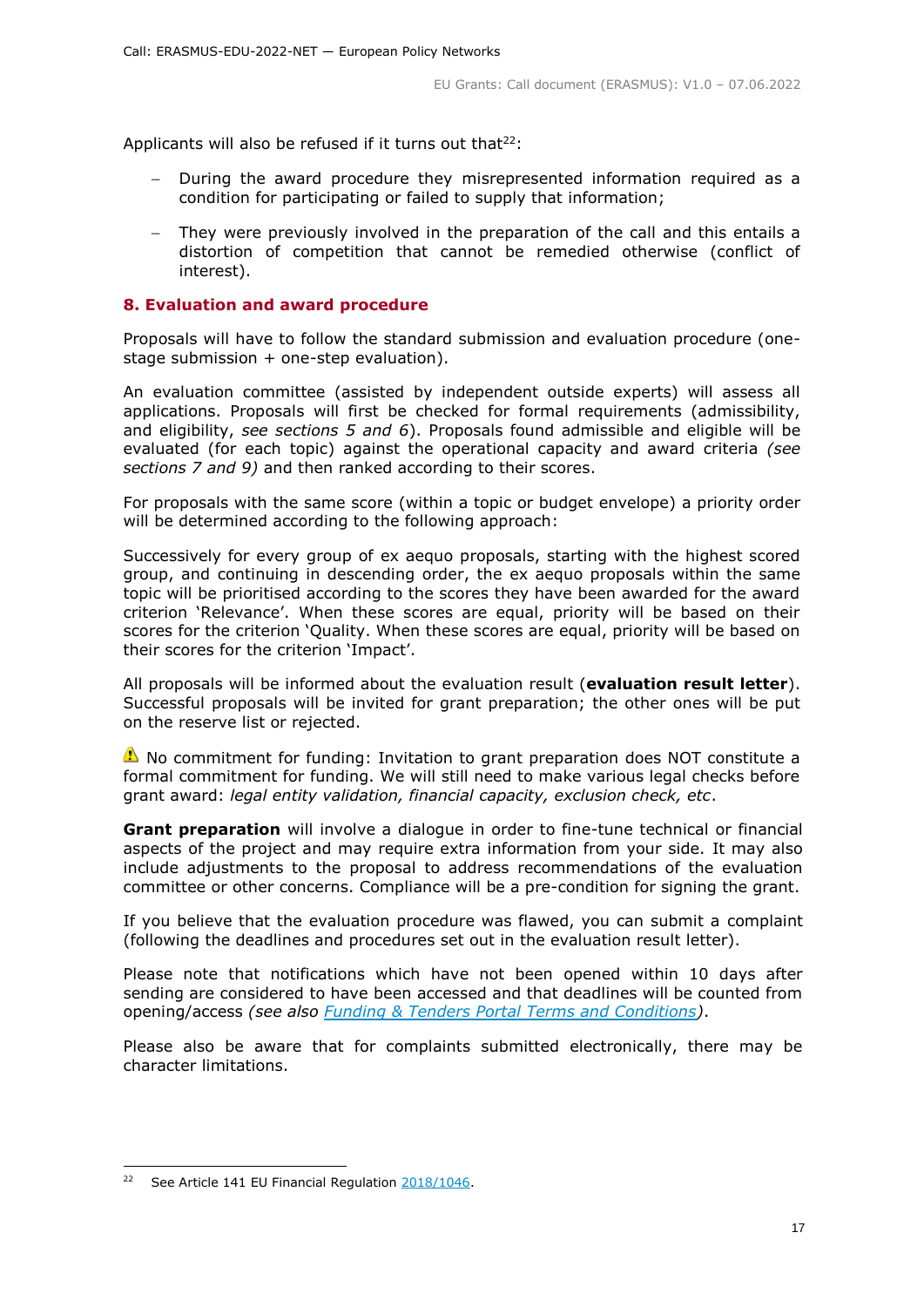# **9. Award criteria**

The **award criteria** for this call are as follows:

- **Relevance (20 points):**
	- **Link to policy**: The application is well linked to relevant EU policies and initiatives. The application is relevant to the objectives of the call;
	- **Consistency**: The application is based on an adequate analysis of challenges and needs; the objectives are realistic and address issues relevant to participating organisations and the direct and indirect target groups;
	- **European added value**: The application brings added value at EU level, through results that would not be achieved at country level alone, and there is potential for transferring results to countries not involved in the project. The project outcomes have the potential to feed into relevant EU policy agendas;
	- **Horizontal dimensions**: The application takes into account horizontal concerns throughout the various actions of the Erasmus+ Programme to address inclusion and diversity, environmental sustainability, digital dimension, as well as common values, civic engagement and participation.

# **Quality:**

- **Project design and implementation (30 points):**
	- **Structure**: The work programme is clear, complete and includes appropriate phases for preparation, implementation, monitoring, evaluation and dissemination;
	- **Methodology:** The methodology is appropriate for addressing the needs identified;
	- **Coherence:** The overall project design ensures coherence between project objectives, methodology, activities and budget proposed;
	- **Management**: The project management plan is sound, with adequate resources allocated to the different tasks. Effective cooperation and decision-making processes have been put in place, which are comprehensible for all stakeholders. The budget shows cost effectiveness and value for money. The financial management arrangements are clear and appropriate. The reporting mechanisms are sound.
	- **Evaluation**: Specific measures for monitoring processes and deliverables (i.e. Indicators of achievement and means of verification) ensure that the project implementation is of high quality. Learning outcomes are evaluated and recognised. There is a clear quality assurance plan which also covers project management adequately. The monitoring strategy includes risk identification and a mitigating action plan.

# **Partnership and cooperation arrangements (20 points):**

 **Geographical coverage**: The partnership ensures relevant geographical coverage that allows to reach the call objectives;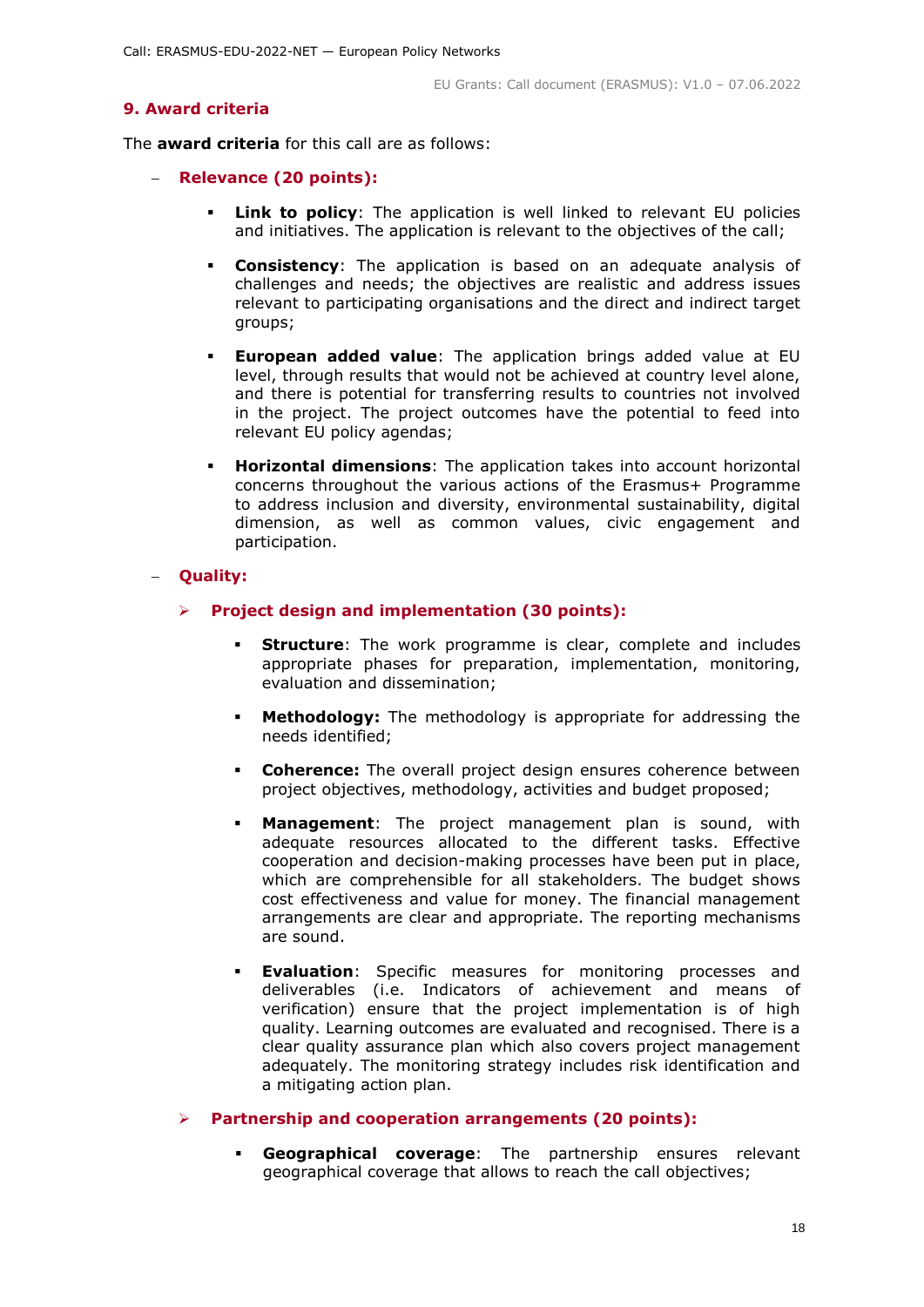- **Configuration**: The partnership is capable of ensuring full achievement of the project's objectives. The consortium has all the necessary skills, expertise and experience in the areas covered by the project. Adequate allocation of time and input among the partners is ensured. Skills and competences of the partnership are complementary;
- **Commitment**: Each participating organisation demonstrates full involvement corresponding to its capacities and specific area of expertise;
- **Cooperation**: The cooperation arrangements are balanced. Effective mechanisms are proposed to ensure coordination, decision-making and communication between the participating organisations, stakeholders and any other relevant party.

# **Impact (30 points):**

- **Dissemination**: The proposal provides a clear plan for the dissemination of results, and includes appropriate targets, activities, relevant timing, tools and channels to ensure that the results and benefits will be spread effectively to stakeholder within and after the project's lifetime.
- **Open access:** If relevant, the proposal describes how the materials, documents and medial produced will be made freely available and promoted though open licences.
- **Exploitation**: The application demonstrates how the outputs of the project will be used by the partners and other stakeholders.
- **Impact**: The foreseeable impact, notably for the identified target groups, is clearly defined and measures are in place to ensure that the impact can be achieved and evaluated. The project outputs have the potential to support long-term changes, improvements, or developments for the benefit of the target groups and systems concerned.
- **Sustainability:** The application includes appropriate measures and resources to ensure that the results and benefits can be sustained beyond the project lifetime.

| <b>Award criteria</b>                                   | <b>Minimum</b><br>pass score | <b>Maximum</b><br>score |
|---------------------------------------------------------|------------------------------|-------------------------|
| Relevance                                               | 11                           | 20                      |
| Quality of the project design and implementation        | 16                           | 30                      |
| Quality of the partnership and cooperation arrangements | 11                           | 20                      |
| Impact                                                  | 16                           | 30                      |
| <b>Overall (pass) scores</b>                            | 70                           | 100                     |

Maximum points: 100 points.

Individual thresholds per criterion: 11/20, 16/30, 11/20, 16/30 points.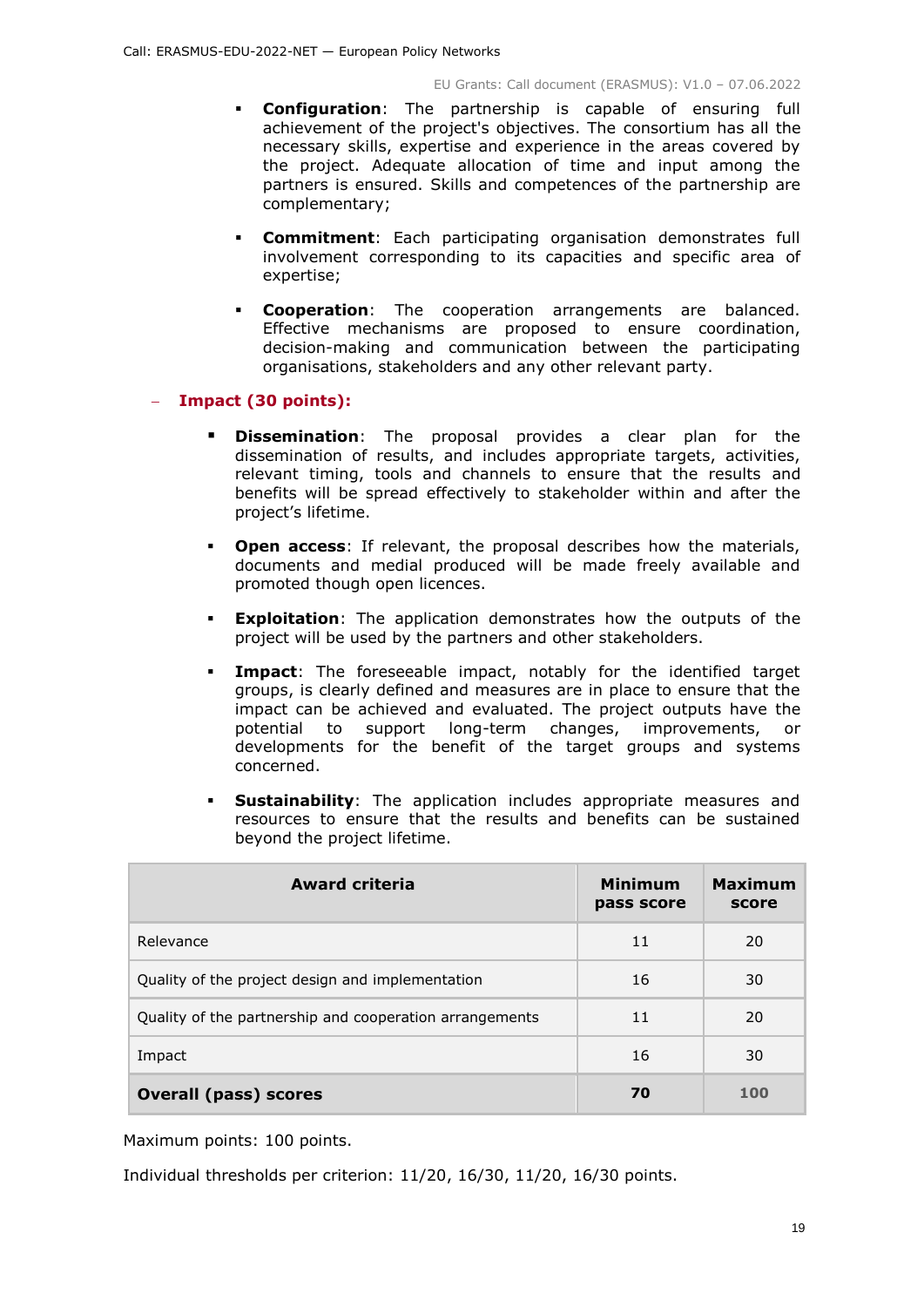Overall threshold: 70 points.

Proposals that pass the individual thresholds AND the overall threshold will be considered for funding — within the limits of the available call budget. Other proposals will be rejected.

# <span id="page-19-0"></span>**10. Legal and financial set-up of the Grant Agreements**

If you pass evaluation, your project will be invited for grant preparation, where you will be asked to prepare the Grant Agreement together with the EU Project Officer. This Grant Agreement will set the framework for your grant and its terms and conditions, in particular concerning deliverables, reporting and payments.

The Model Grant Agreement that will be used (and all other relevant templates and guidance documents) can be found on [Portal Reference Documents.](https://ec.europa.eu/info/funding-tenders/opportunities/portal/screen/how-to-participate/reference-documents)

<span id="page-19-1"></span>*Starting date and project duration*

The project starting date and duration will be fixed in the Grant Agreement *(Data Sheet, point 1)*.

Normally the starting date will be after grant signature. Retroactive application can be granted exceptionally for duly justified reasons— but never earlier than the proposal submission date.

Project duration: 48 months (extensions are possible, if duly justified and through an amendment).

<span id="page-19-2"></span>*Milestones and deliverables*

The milestones and deliverables for each project will be managed through the Portal Grant Management System and will be reflected in Annex 1 of the Grant Agreement.

<span id="page-19-3"></span>*Form of grant, funding rate and maximum grant amount*

The grant parameters *(maximum grant amount, funding rate, total eligible costs, etc.)* will be fixed in the Grant Agreement *(Data Sheet, point 3 and art 5)*.

Project budget (maximum grant amount): **EUR 1 200 000** per project. The grant awarded may be lower than the amount requested.

The grant will be a lump sum grant. This means that it will reimburse a fixed amount, based on a lump sum or financing not linked to costs. The amount will be fixed by the granting authority on the basis of the estimated project budget and a funding rate of **80%**.

<span id="page-19-4"></span>*Budget categories and cost eligibility rules*

The budget categories and cost eligibility rules are fixed in the Grant Agreement *(Data Sheet, point 3, art 6 and Annex 2)*.

*Budget categories for this call:*

-

- Lump sum contributions  $23$ 

<sup>&</sup>lt;sup>23</sup> [Decision](https://ec.europa.eu/info/funding-tenders/opportunities/docs/2021-2027/erasmus/guidance/ls-and-unit-cost-decision_erasmus_en.pdf) of 24 March 2021 authorising the use of lump sum contributions and unit contributions under the Erasmus+ Programme 2021-2027.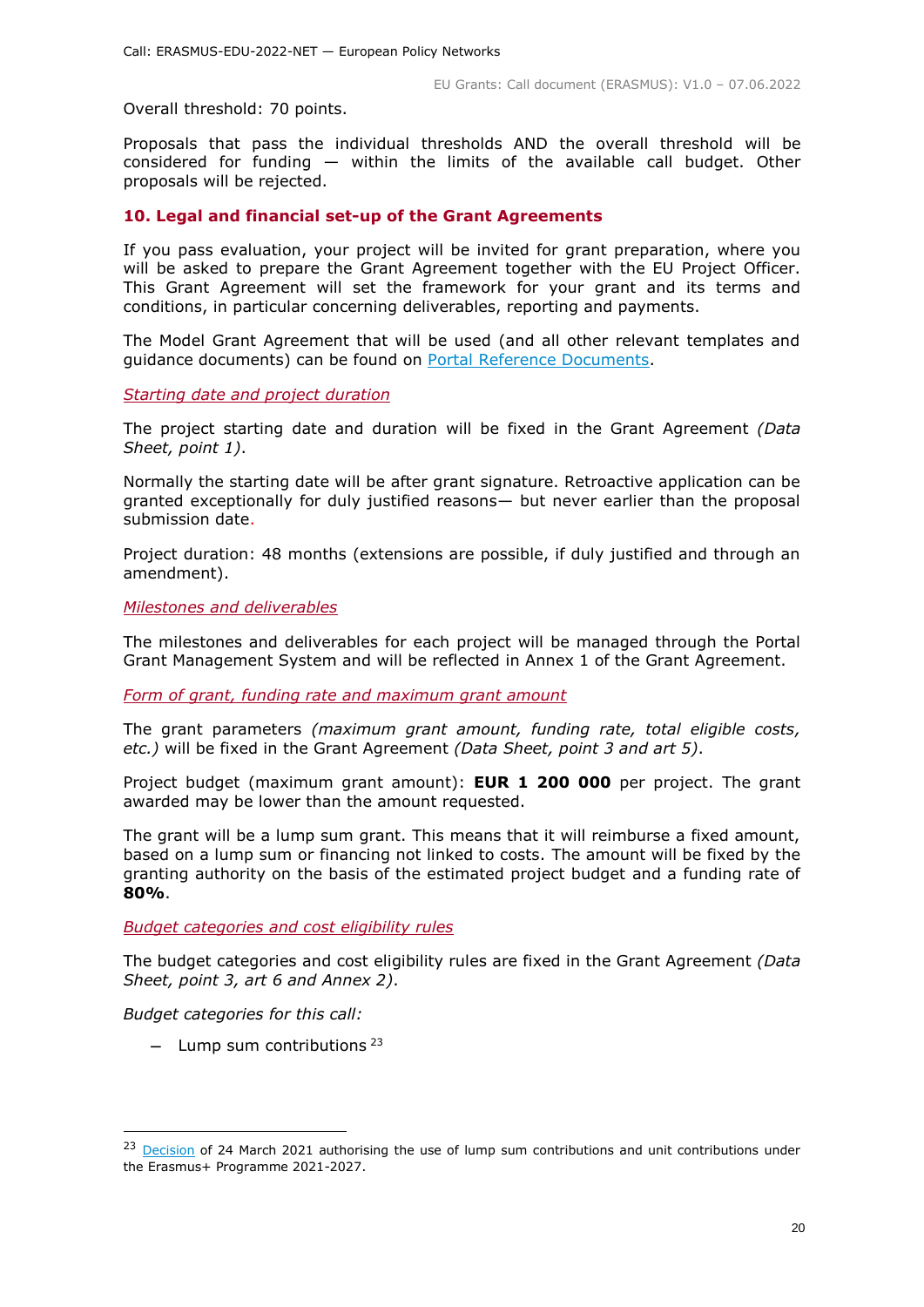*Specific cost eligibility rules for this call:* 

- The lump sum amount must be calculated in accordance with the methodology set out in the lump sum decision and using the detailed budget table/calculator provided (if any);
- The lump sum calculation should respect the following conditions:
	- a) For lump sums based on estimated project budgets: the estimated budget must comply with the basic eligibility conditions for EU actual cost grants *(see AGA — [Annotated Grant Agreement, art 6\)](https://ec.europa.eu/info/funding-tenders/opportunities/docs/2021-2027/common/guidance/aga_en.pdf);*
	- b) For lump sums based on estimated project budgets: costs for financial support to third parties are not allowed.

<span id="page-20-0"></span>*Reporting and payment arrangements* 

The reporting and payment arrangements are fixed in the Grant Agreement *(Data Sheet, point 4 and art 21 and 22)*.

After grant signature, you will normally receive a **prefinancing** to start working on the project (float of **40%** of the maximum grant amount; exceptionally less or no prefinancing). The prefinancing will be paid 30 days from entry into force/financial guarantee (if required) - whichever is the latest.

There will be one **additional prefinancing payment** linked to a prefinancing report.

In addition, you will be expected to submit two more **progress reports not linked to payments**.

Furthermore, regular updates about the progress and main activities have to be submitted every six months (**flash reports**). Reporting templates will be made available by EACEA.

**Payment of the balance**: At the end of the project, we will calculate your final grant amount. If the total of earlier payments is higher than the final grant amount, we will ask you (your coordinator) to pay back the difference (recovery).

All payments will be made to the coordinator.

- Please be aware that payments will be automatically lowered if one of your consortium members has outstanding debts towards the EU (granting authority or other EU bodies). Such debts will be offset by us  $-$  in line with the conditions set out in the Grant Agreement *(see art 22)*.
- Please also note that you are responsible for keeping records on all the work done.

# <span id="page-20-1"></span>*Prefinancing guarantees*

If a prefinancing guarantee is required, it will be fixed in the Grant Agreement *(Data Sheet, point 4)*. The amount will be set during grant preparation and it will normally be equal or lower than the prefinancing for your grant.

The guarantee should be in euro and issued by an approved bank/financial institution established in an EU Member State.

If you are established in a non-EU country and would like to provide a guarantee from a bank/financial institution in your country, please contact us (this may be exceptionally accepted, if it offers equivalent security).

Amounts blocked in bank accounts will NOT be accepted as financial guarantees.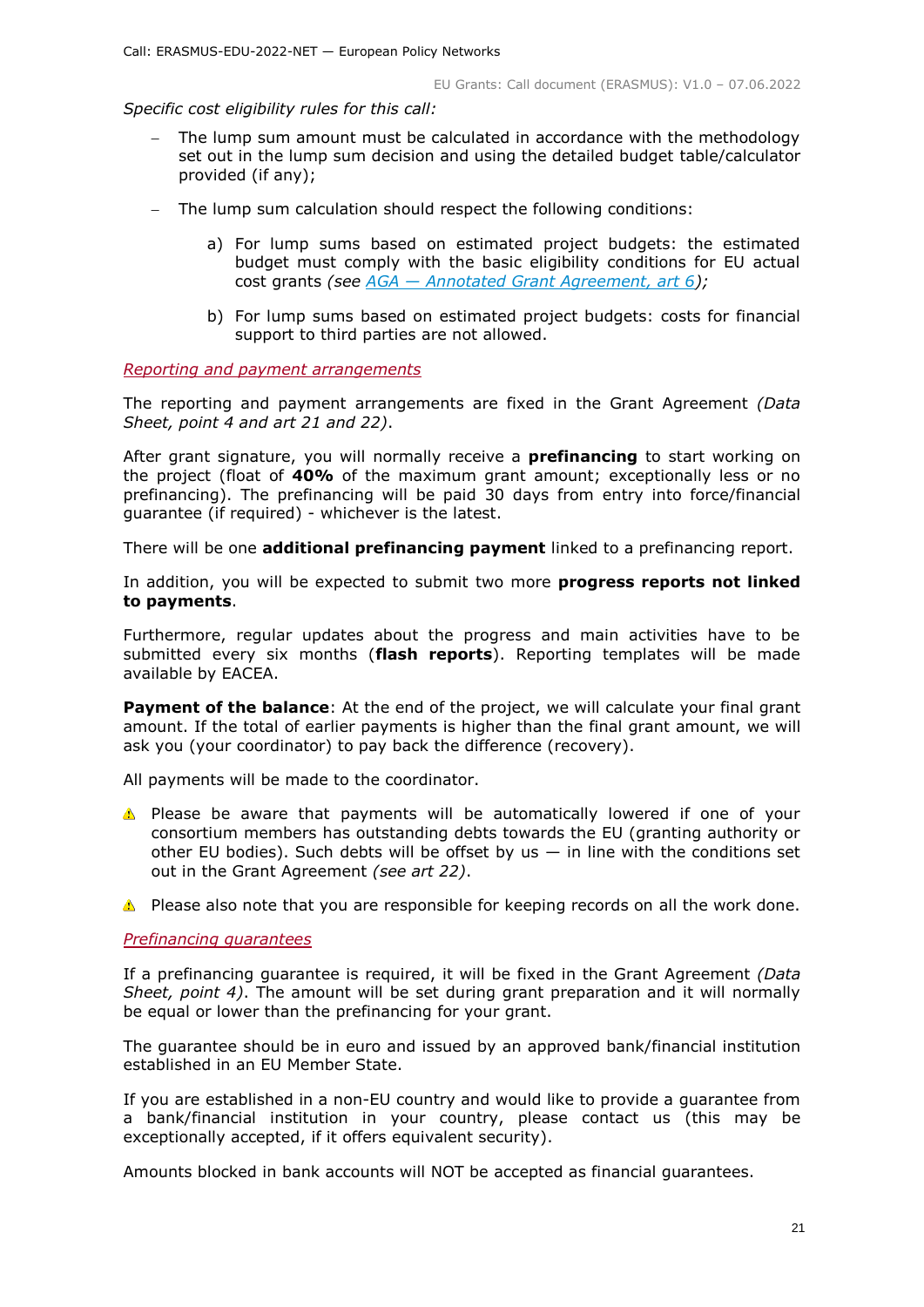Prefinancing guarantees are formally NOT linked to individual consortium members, which means that you are free to organise how to provide the guarantee amount *(by one or several beneficiaries, for the overall amount or several guarantees for partial amounts, by the beneficiary concerned or by another beneficiary, etc.)*.

It is however important that the requested amount is covered and that the guarantee(s) are sent to us in time to make the prefinancing (scanned copy via Portal AND original by post).

If agreed with us, the bank guarantee may be replaced by a guarantee from a third party. The guarantee will be released at the end of the grant, in accordance with the conditions laid down in the Grant Agreement.

# <span id="page-21-0"></span>*Certificates*

Depending on the type of action, size of grant amount and type of beneficiaries, you may be requested to submit different certificates.

The types, schedules and thresholds for each certificate are fixed in the Grant Agreement *(Data Sheet, point 4 and art 24)*.

#### <span id="page-21-1"></span>*Liability regime for recoveries*

The liability regime for recoveries will be fixed in the Grant Agreement *(Data Sheet point 4.4 and art 22).*

For beneficiaries, it is one of the following:

- limited joint and several liability with individual ceilings *each beneficiary up*  to their maximum grant amount
- unconditional joint and several liability *each beneficiary up to the maximum grant amount for the action*

or

individual financial responsibility — *each beneficiary only for their own debts*.

In addition, the granting authority may require joint and several liability of affiliated entities (with their beneficiary).

<span id="page-21-2"></span>*Provisions concerning the project implementation*

IPR rules: *see Model Grant Agreement (art 16 and Annex 5):*

- $-$  rights of use on results: Yes
- access to results for policy purposes: Yes
- access rights to ensure continuity and interoperability obligations: Yes

Communication, dissemination and visibility of funding: *see Model Grant Agreement (art 17 and Annex 5):*

additional communication and dissemination activities: Yes

Specific rules for carrying out the action: *see Model Grant Agreement (art 18 and Annex 5):*

<span id="page-21-3"></span>*EU restrictive measures:* Yes

<span id="page-21-4"></span>*Other specificities:* Not applicable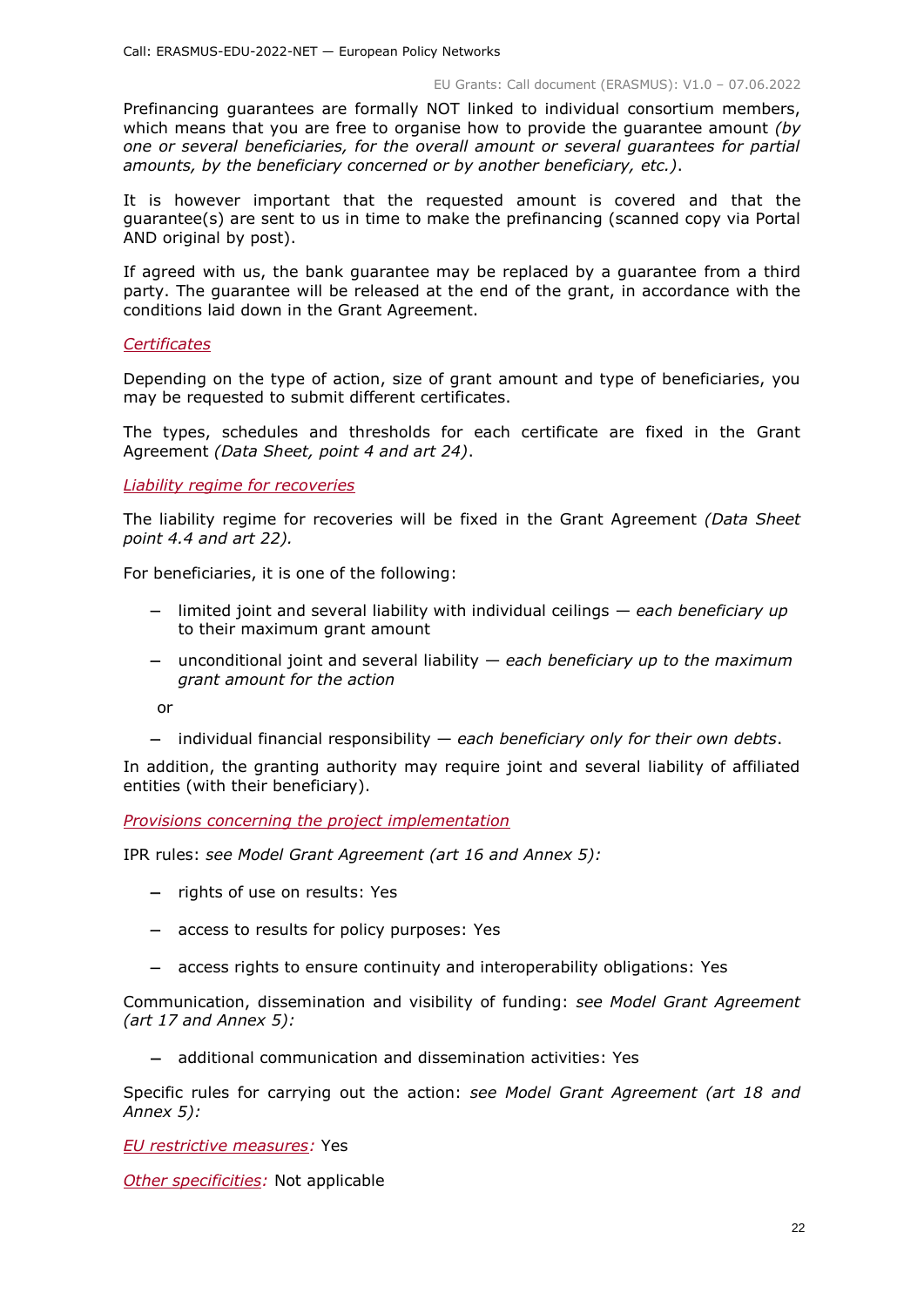#### <span id="page-22-0"></span>*Non-compliance and breach of contract*

The Grant Agreement (chapter 5) provides for the measures we may take in case of breach of contract (and other non-compliance issues).

For more information, *see AGA — [Annotated Grant Agreement](https://ec.europa.eu/info/funding-tenders/opportunities/docs/2021-2027/common/guidance/aga_en.pdf)*.

# <span id="page-22-1"></span>**11. How to submit an application**

All proposals must be submitted directly online via the Funding & Tenders Portal Electronic Submission System. Paper applications are NOT accepted.

Submission is a **2-step process**:

#### a) **create a user account and register your organisation**

To use the Submission System (the only way to apply), all participants need to create [an EU Login user account.](https://webgate.ec.europa.eu/cas/eim/external/register.cgi) Once you have an EULogin account, you can [register your](https://ec.europa.eu/info/funding-tenders/opportunities/portal/screen/how-to-participate/participant-register)  [organisation](https://ec.europa.eu/info/funding-tenders/opportunities/portal/screen/how-to-participate/participant-register) in the Participant Register. When your registration is finalised, you will receive a 9-digit participant identification code (PIC).

# b) **submit the proposal**

Access the Electronic Submission System via the Topic page in the [Search Funding &](https://ec.europa.eu/info/funding-tenders/opportunities/portal/screen/opportunities/topic-search;freeTextSearchKeyword=;typeCodes=0,1;statusCodes=31094501,31094502,31094503;programCode=null;programDivisionCode=null;focusAreaCode=null;crossCuttingPriorityCode=null;callCode=Default;sortQuery=openingDate;orderBy=asc;onlyTenders=false;topicListKey=topicSearchTablePageState)  [Tenders](https://ec.europa.eu/info/funding-tenders/opportunities/portal/screen/opportunities/topic-search;freeTextSearchKeyword=;typeCodes=0,1;statusCodes=31094501,31094502,31094503;programCode=null;programDivisionCode=null;focusAreaCode=null;crossCuttingPriorityCode=null;callCode=Default;sortQuery=openingDate;orderBy=asc;onlyTenders=false;topicListKey=topicSearchTablePageState) section (or, for calls sent by invitation to submit a proposal, through the link provided in the invitation letter).

Submit your proposal in 3 parts, as follows:

- Part A includes administrative information about the applicant organisations (future coordinator, beneficiaries, affiliated entities and associated partners) and the summarised budget for the proposal. Fill it in directly online;
- Part B (description of the action) covers the technical content of the proposal. Download the mandatory word template from the Submission System, fill it in and upload it as a PDF file;
- Annexes (*see section 5*). Upload them as PDF file (single or multiple depending on the slots). Excel upload is sometimes possible, depending on the file type.

The proposal must keep to the **page limits** *(see section 5)*; excess pages will be disregarded.

Documents must be uploaded to the **right category** in the Submission System otherwise the proposal might be considered incomplete and thus inadmissible.

The proposal must be submitted **before the call deadline** (*see section 4*). After this deadline, the system is closed and proposals can no longer be submitted.

Once the proposal is submitted, you will receive a **confirmation e-mail** (with date and time of your application). If you do not receive this confirmation e-mail, it means your proposal has NOT been submitted. If you believe this is due to a fault in the Submission System, you should immediately file a complaint via the IT Helpdesk [webform,](https://ec.europa.eu/info/funding-tenders/opportunities/portal/screen/support/helpdesks/contact-form) explaining the circumstances and attaching a copy of the proposal (and, if possible, screenshots to show what happened).

Details on processes and procedures are described in the [Online Manual.](https://ec.europa.eu/info/funding-tenders/opportunities/docs/2021-2027/common/guidance/om_en.pdf) The Online Manual also contains the links to FAQs and detailed instructions regarding the Portal Electronic Exchange System.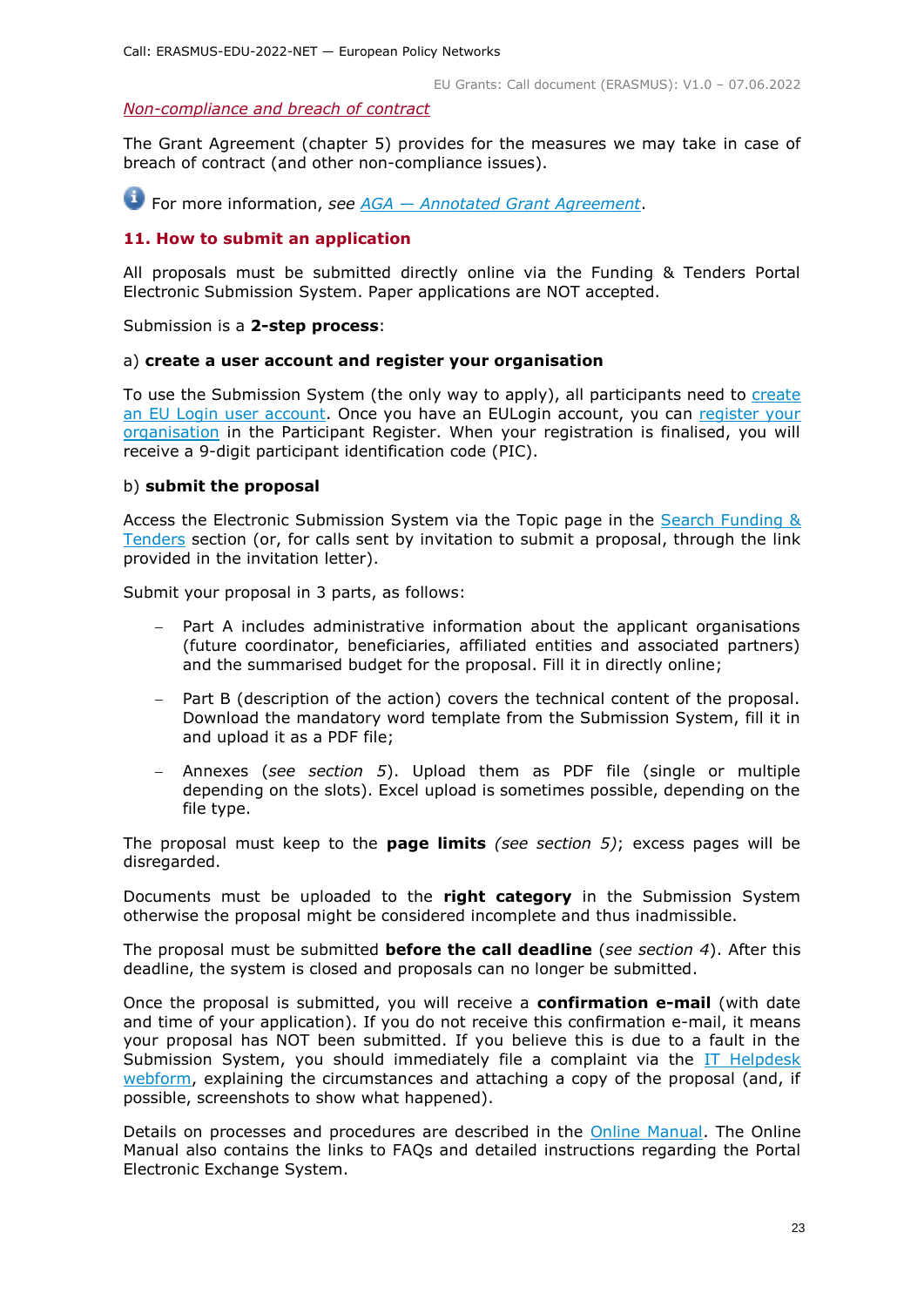# <span id="page-23-0"></span>**12. Help**

As far as possible, *please try to find the answers you need yourself*, in this and the other documentation (we have limited resources for handling direct enquiries):

- [Online Manual](https://ec.europa.eu/info/funding-tenders/opportunities/docs/2021-2027/common/guidance/om_en.pdf)
- FAQs on the Topic page (for call-specific questions in open calls; not applicable for actions by invitation)
- [Portal FAQ](https://ec.europa.eu/info/funding-tenders/opportunities/portal/screen/support/faq;categories=;programme=null;actions=;keyword=) (for general questions).

Please also consult the Topic page regularly, since we will use it to publish call updates. (For invitations, we will contact you directly in case of a call update).

#### <span id="page-23-1"></span>*Contact*

For individual questions on the Portal Submission System, please contact the  $II$ [Helpdesk.](https://ec.europa.eu/info/funding-tenders/opportunities/portal/screen/support/helpdesks/contact-form)

Non-IT related questions should be sent to the following email address: **[EACEA-](mailto:EACEA-POLICY-NETWORKS@ec.europa.eu)**[POLICY-NETWORKS@ec.europa.eu](mailto:EACEA-POLICY-NETWORKS@ec.europa.eu)

Please indicate clearly the reference of the call and topic to which your question relates *(see cover page)*.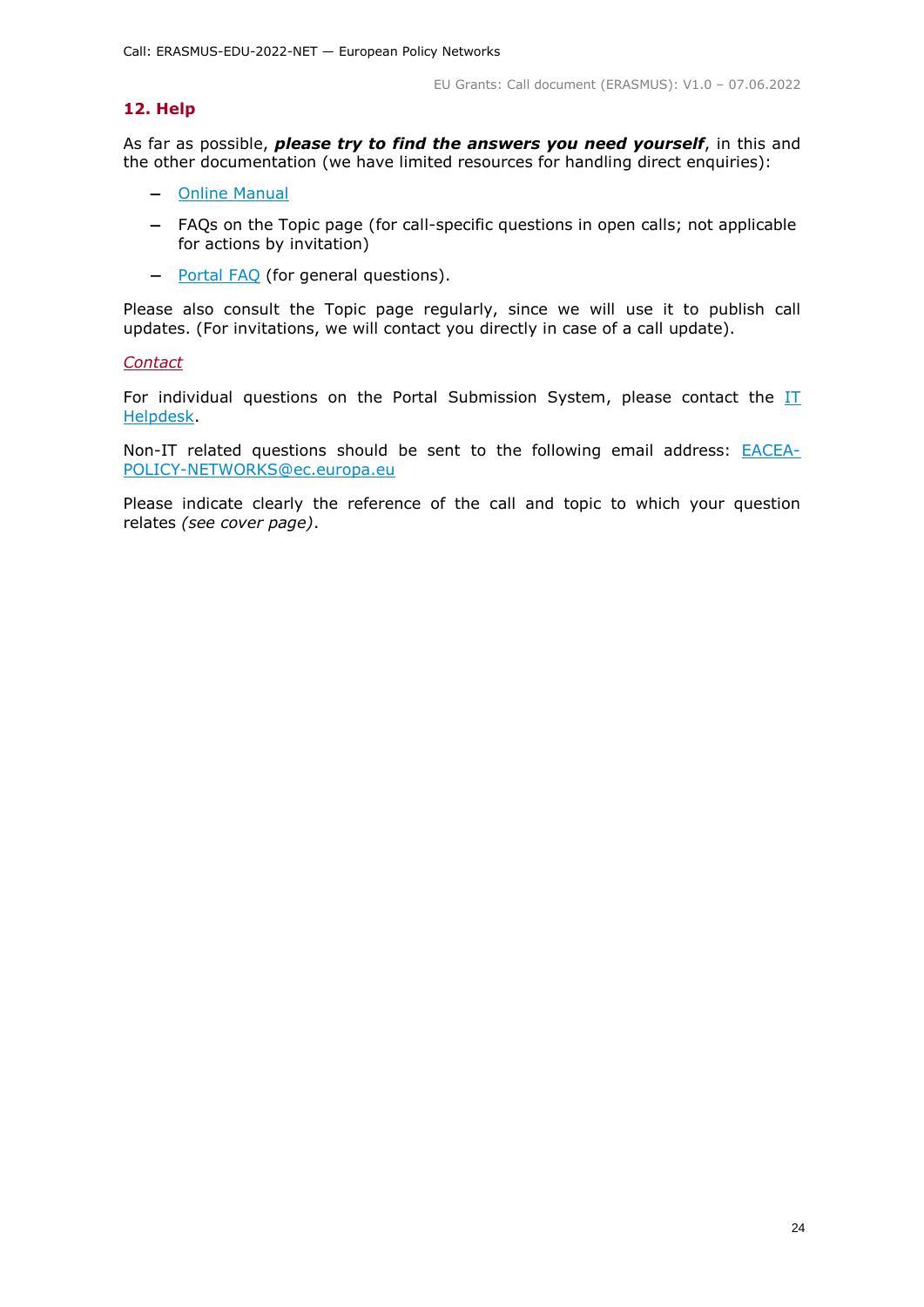# <span id="page-24-0"></span>**13. Important**

# **IMPORTANT**

- **Don't wait until the end** Complete your application sufficiently in advance of the deadline to avoid any last minute **technical problems**. Problems due to last minute submissions *(e.g. congestion, etc.)* will be entirely at your risk. Call deadlines can NOT be extended.
- **Consult** the Portal Topic page regularly. We will use it to publish updates and additional information on the call (call and topic updates).
- **Funding & Tenders Portal Electronic Exchange System** By submitting the application, all participants **accept** to use the electronic exchange system in accordance with the [Portal Terms & Conditions.](https://ec.europa.eu/info/funding-tenders/opportunities/docs/2021-2027/common/ftp/tc_en.pdf)
- **Registration** Before submitting the application, all beneficiaries, affiliated entities and associated partners must be registered in the [Participant Register.](https://ec.europa.eu/info/funding-tenders/opportunities/portal/screen/how-to-participate/participant-register) The participant identification code (PIC) (one per participant) is mandatory for the Application Form.
- **Consortium roles** When setting up your consortium, you should think of organisations that help you reach objectives and solve problems.

The roles should be attributed according to the level of participation in the project. Main participants should participate as **beneficiaries** or **affiliated entities**; other entities can participate as associated partners, subcontractors, third parties giving in-kind contributions. **Associated partners** and third parties giving in-kind contributions should bear their own costs (they will not become formal recipients of EU funding). **Subcontracting** should normally constitute a limited part and must be performed by third parties (not by one of the beneficiaries/affiliated entities). Subcontracting going beyond 30% of the total eligible costs must be justified in the application.

- **Coordinator** In multi-beneficiary grants, the beneficiaries participate as consortium (group of beneficiaries). They will have to choose a coordinator, who will take care of the project management and coordination and will represent the consortium towards the granting authority.
- **Affiliated entities** Applicants may participate with affiliated entities (i.e. entities linked to a beneficiary which participate in the action with similar rights and obligations as the beneficiaries, but do not sign the grant and therefore do not become beneficiaries themselves). They will get a part of the grant money and must therefore comply with all the call conditions and be validated (just like beneficiaries); but they do not count towards the minimum eligibility criteria for consortium composition (if any).
- **Associated partners** Applicants may participate with associated partners (i.e. partner organisations which participate in the action but without the right to get grant money). They participate without funding and therefore do not need to be validated.
- **Consortium agreement**  For practical and legal reasons it is recommended to set up internal arrangements that allow you to deal with exceptional or unforeseen circumstances (in all cases, even if not mandatory under the Grant Agreement). The consortium agreement also gives you the possibility to redistribute the grant money according to your own consortium-internal principles and parameters (for instance, one beneficiary can reattribute its grant money to another beneficiary). The consortium agreement thus allows you to customise the EU grant to the needs inside your consortium and can also help to protect you in case of disputes.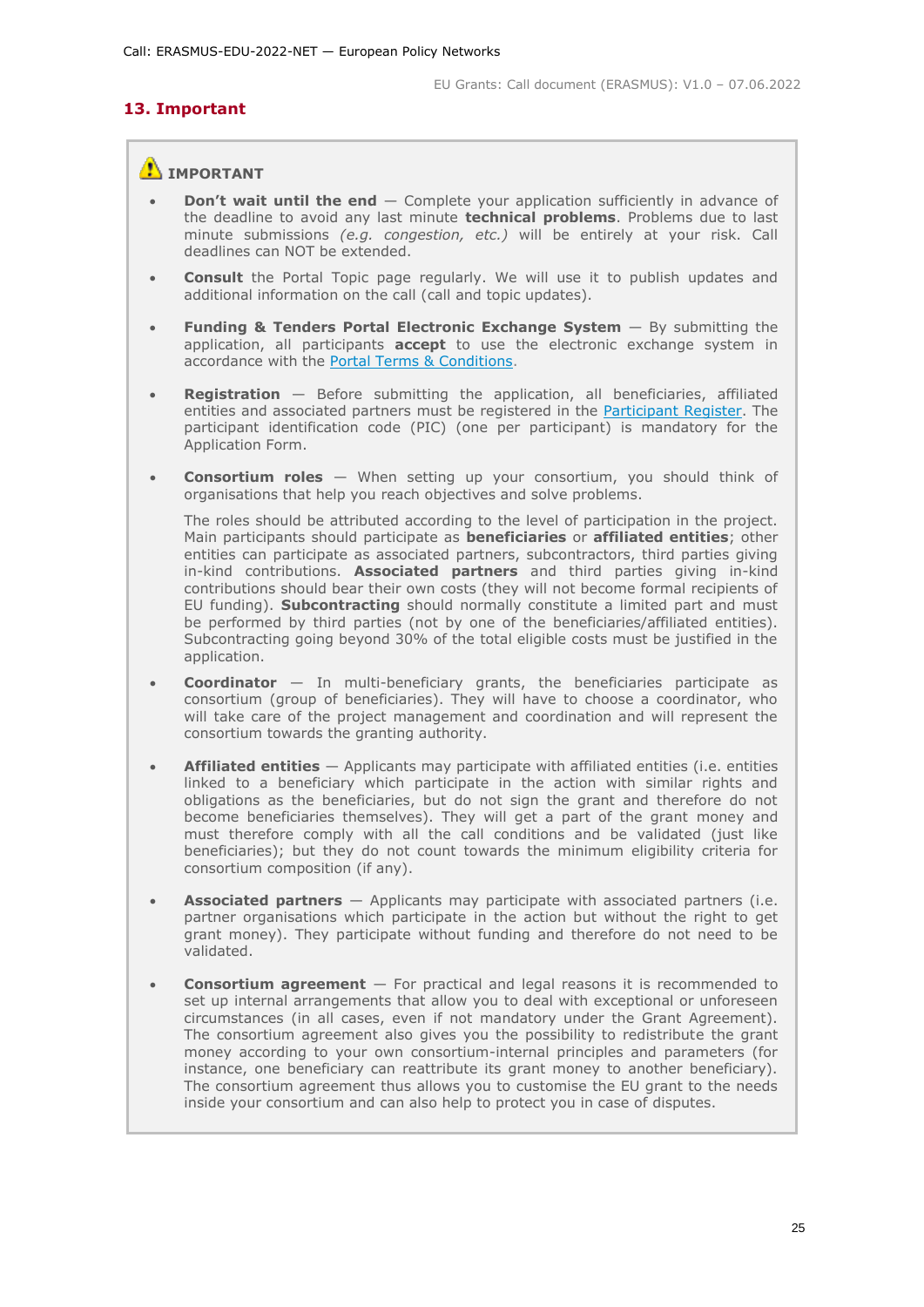- **Balanced project budget** Grant applications must ensure a balanced project budget and sufficient other resources to implement the project successfully *(e.g. own contributions, income generated by the action, financial contributions from third parties, etc.)*. You may be requested to lower your estimated costs, if they are ineligible (including excessive).
- **No-profit rule** Grants may NOT give a profit (i.e. surplus of revenues + EU grant over costs). This will be checked by us at the end of the project.
- **No double funding** There is a strict prohibition of double funding from the EU budget (except under EU Synergies calls). Outside such Synergies calls, any given action may receive only ONE grant from the EU budget and cost items may under NO circumstances declared to two different EU actions.
- **Completed/ongoing projects** Proposals for projects that have already been completed will be rejected; proposals for projects that have already started will be assessed on a case-by-case basis (in this case, no costs can be reimbursed for activities that took place before the project starting date/proposal submission).
- **Combination with EU operating grants** Combination with EU operating grants is possible, if the project remains outside the operating grant work programme and you make sure that cost items are clearly separated in your accounting and NOT declared twice *(see AGA — [Annotated Model Grant Agreement, art 6.2.E\)](https://ec.europa.eu/info/funding-tenders/opportunities/docs/2021-2027/common/guidance/aga_en.pdf).*
- **Multiple proposals** Applicants may submit more than one proposal for *different* projects under the same call.

Organisations may participate in several proposals.

BUT: if there are several proposals for *very similar* projects, only one proposal will be accepted and evaluated; the applicants will be asked to withdraw one of them (or it will be rejected).

- **Resubmission** Proposals may be changed and re-submitted until the deadline for submission.
- **Rejection** By submitting the application, all applicants accept the call conditions set out in this this Call Document (and the documents it refers to). Proposals that do not comply with all the call conditions will be **rejected**. This applies also to applicants: All applicants need to fulfil the criteria; if any one of them doesn't, they must be replaced or the entire proposal will be rejected.
- **Cancellation** There may be circumstances which may require the cancellation of the call. In this case, you will be informed via a call or topic update. Please note that cancellations are without entitlement to compensation.
- **Language** You can submit your proposal in any official EU language (project abstract/summary should however always be in English). For reasons of efficiency, we strongly advise you to use English for the entire application. If you need the call documentation in another official EU language, please submit a request within 10 days after call publication (for the contact information, *see section 12*).